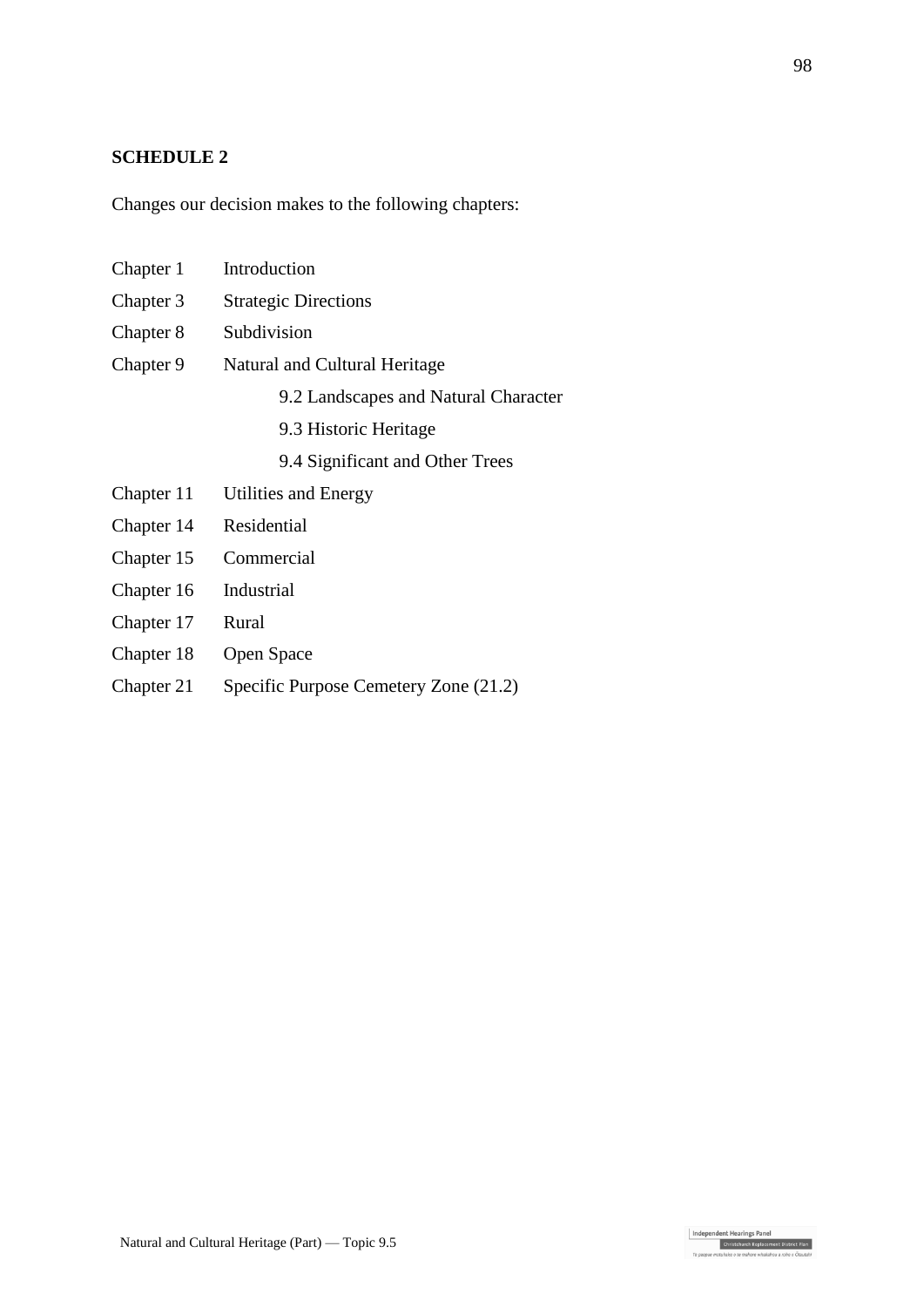## **Chapter 1 Introduction**

## **– incorporating consequential amendments from Natural and Cultural Heritage decisions 21 October 2016**

The chapter is amended by our decisions as follows.

This version includes Decisions 1, 16 and includes minor corrections (3 June 2016).

Red text shows amendments from decision on Sub-chapter 9.5 Ngāi Tahu values and the natural environment

Independent Hearings Panel<br>Christchurch Replacement District Plan<br>Te oaeaee motubake o te mahere whatahou a robe o Otautah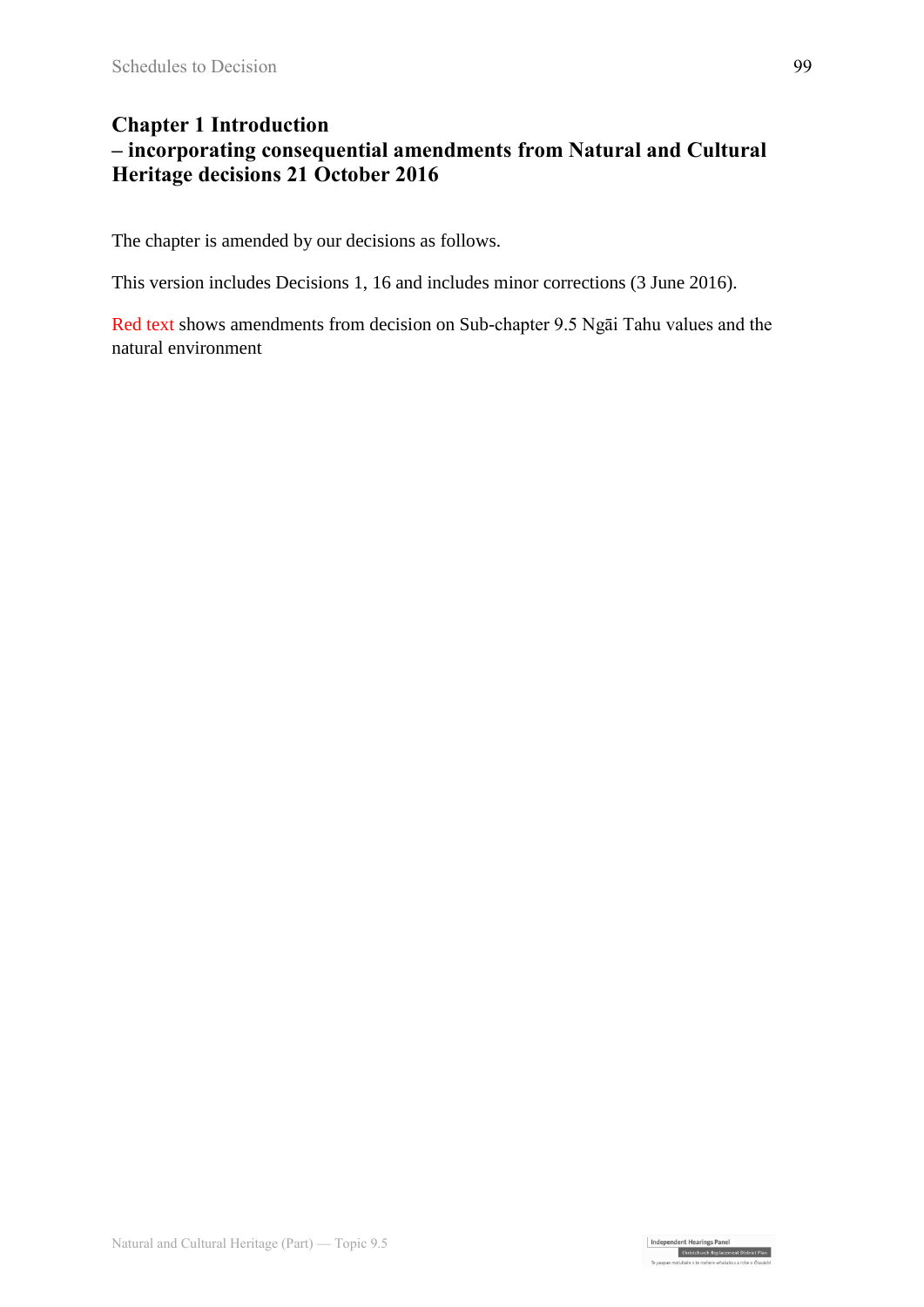# **Chapter 1 Introduction**

## **1 What is a District Plan?**

- **1.1** A district plan is a document prepared under the Resource Management Act 1991 in conjunction with the community. It sets a framework for development and the management of resources in the district in a manner that meets the goal of sustainable management of those resources. It includes objectives, policies and rules to manage the environmental effects of land use activities. It defines the various zones and the rules for what activities are permitted to occur in each zone. In this way a district plan has a very strong influence over all activities that occur in the district.
- **1.2** This Operative Christchurch District Plan ("the Plan") applies to all areas above the line of mean high water springs within the territorial boundaries of Christchurch district and to all users of land and the surface of water bodies within the district.
- **1.3** The relationship between district plans and other Resource Management Planning Documents is set out in Sections 4 and 5 of this chapter.
- **1.4** The Plan replaces the district's two previous operative plans, namely the Christchurch City Plan and the Banks Peninsula District Plan.

## **2 Background**

- **2.1** In 2010 and 2011 a series of seismic events devastated Christchurch, resulting in the death of 185 people. Widespread damage and destruction was caused to thousands of homes and businesses, most of the central business district, and much of the city's infrastructure.
- **2.2** The Plan responds to the recovery needs following those seismic events. It also provides a focus for longer term development that will help rebuild Christchurch and make it a great place to live and work in the years ahead. Section 3.2 (Strategic Directions) provides additional description of the context within which:
	- a. The Proposed Christchurch Replacement District Plan was prepared; and
	- b. Decisions on the provisions of the Operative Christchurch District Plan were made.
- **2.3** The Canterbury Earthquake (Christchurch Replacement District Plan) Order 2014 ("the Order") modified the Act by providing a process for the review of the previous district plans and preparation of a comprehensive replacement district plan for the Christchurch district. The Order includes a Statement of Expectations (Schedule 4) that sets out the expectations that both the Minister for Canterbury Earthquake Recovery and Minister for the Environment seek within the Replacement District Plan. In summary, the Ministers' expectations are that the Plan will:

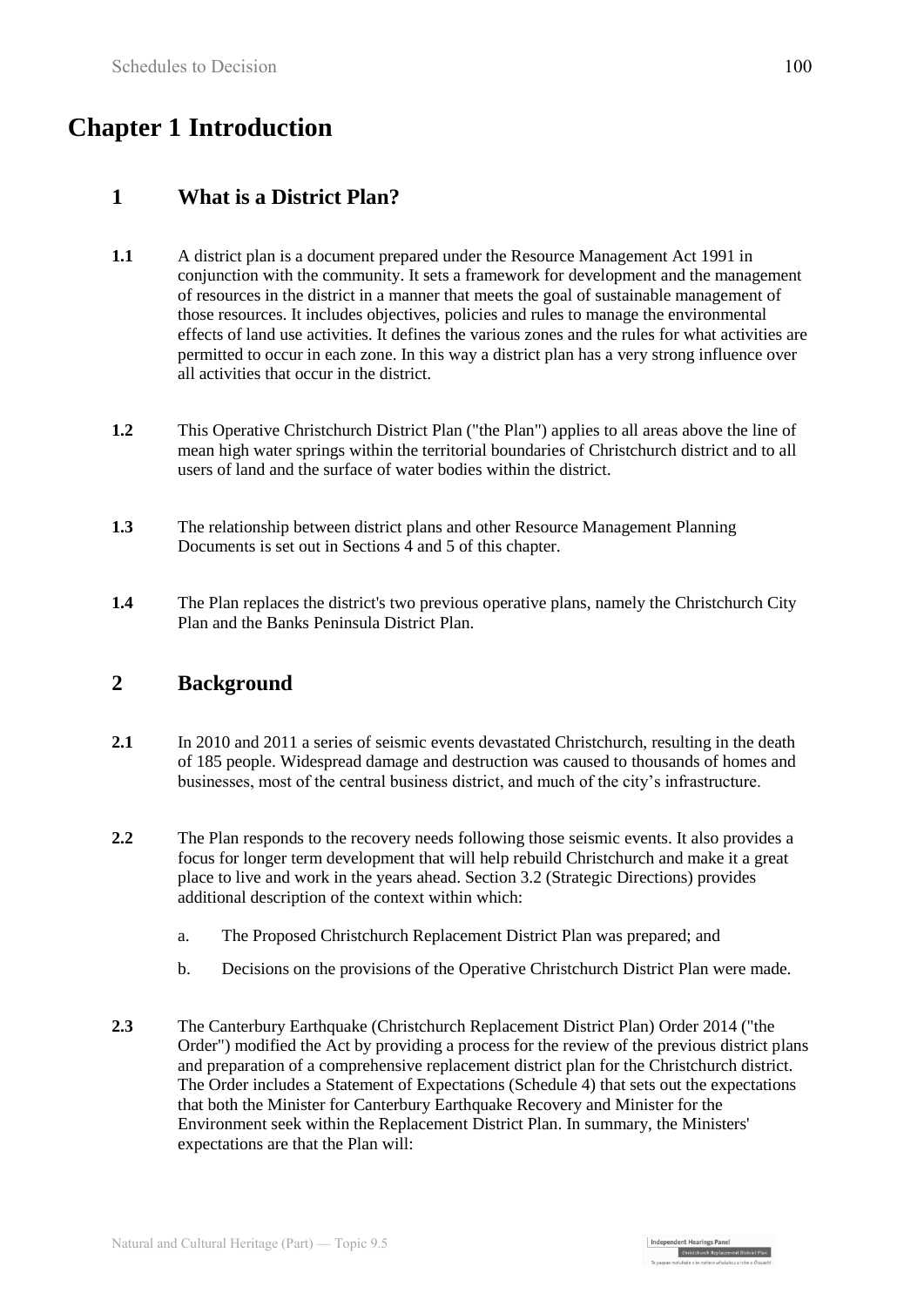- a. reduce significantly the reliance on the resource consent process, along with reduction in development controls, design standards and notification/written approvals;
- b. clearly state the intended outcomes in objectives and policies;
- c. provide for the effective functioning of the urban environment;
- d. facilitate an increase in the supply of housing;
- e. ensure sufficient and suitable land is provided for commercial, industrial and residential activities;
- f. provide for a range of temporary and construction activities;
- g. set out transitional provisions for temporary activities;
- h. avoid or mitigate natural hazards; and
- i. use clear, concise language and be easy to use.
- **2.4** Because of the need to facilitate the recovery, the Council, in consultation with its key statutory partners, decided to prepare the Plan in three stages. The first stage dealt with all or part of those chapters most directly related to earthquake recovery. These are:
	- Strategic Directions
	- Residential
	- Commercial
	- Industrial
	- Transport
	- Contaminated Land
	- Subdivision, Development and Earthworks
	- Natural Hazards
- **2.5** The second and third stages of notification dealt with the remaining proposals for the replacement plan.
- **2.6** Many of the wide range of issues identified in the Plan are also managed and influenced to some degree by other organisations, including through their planning documents. A collaborative partnership approach was taken to the drafting of the Plan. This included the Council, Canterbury Regional Council, Canterbury Earthquake Recovery Authority, New Zealand Transport Agency, Te Rūnanga o Ngāi Tahu, and the adjoining Selwyn and Waimakariri District Councils. This process ensured that the Plan is consistent with and gives effect to the relevant statutory plans and documents, and integrates with the responsibilities of other affected organisations.

Independent Hearings Pane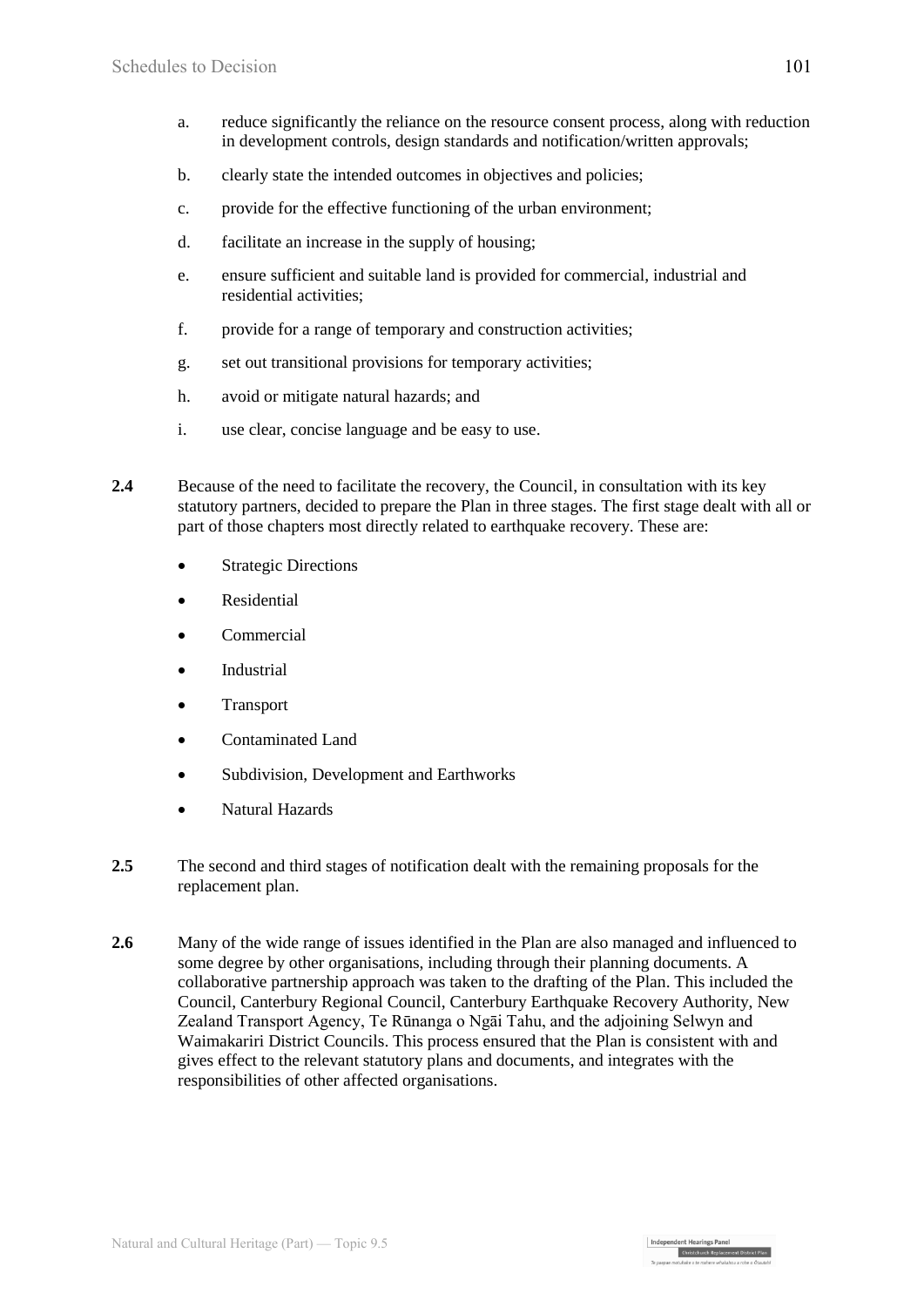## **3 Ngāi Tahu Mana Whenua**

#### **3.1 Explanation of Ngāi Tahu Values and Terms**

**3.1.1** The Ngāi Tahu framework for managing natural resources originated from a distinct Polynesian world view which acknowledges that people are part of the world around them and not masters of it. It then evolved and developed through more than 40 generations of collective experience in Te Waipounamu (South Island). The following description of terms when considered as a whole, outlines the core tenets of that framework for Ngāi Tahu. Some of the terms are used in the Plan and their description will assist in understanding and administering the Plan provisions.

#### **Customary purposes or uses**

**3.1.2** The expression of many of the concepts and values described in other terms occurs through customary uses of freshwater, land and associated natural resources, and maintaining a physical and spiritual connection to that land, water body or other resource. Mahinga kai is a common customary use, but other uses include access to waipuna (springs) or water bodies for rituals such as baptism, to exercise customary authority and to maintain ahi kā roa (continuous occupation) and mana whenua status.

#### **Customary access**

**3.1.3** Customary access is a term used in some of the provisions of this plan. It describes the provision for access of mana whenua to or along water bodies and other sites of cultural significance for customary purposes or to carry out customary uses.

#### **Kaitiaki**

**3.1.4** Traditionally, kaitiaki were the non-human guardians of the environment (e.g. birds, animals, fish and reptiles) which, in effect, communicated the relative health and vitality of their respective environments to local tohunga (experts) and rangatira (leaders) who were responsible for interpreting the 'signs' and making decisions accordingly. In essence, there is no real difference to scientific practices of today, which continue to use specific indicator species and observe their behaviours to measure the state of the environment.

#### **Kaitiakitanga**

- **3.1.5** Kaitiakitanga is the inherited responsibility of mana whenua to manage the environment and natural resources within their takiwā (area of customary authority), in accordance with Ngāi Tahu resource management traditions. The responsibility of those exercising kaitiakitanga is twofold:
	- first, the aim of protecting the mauri of the resource; and

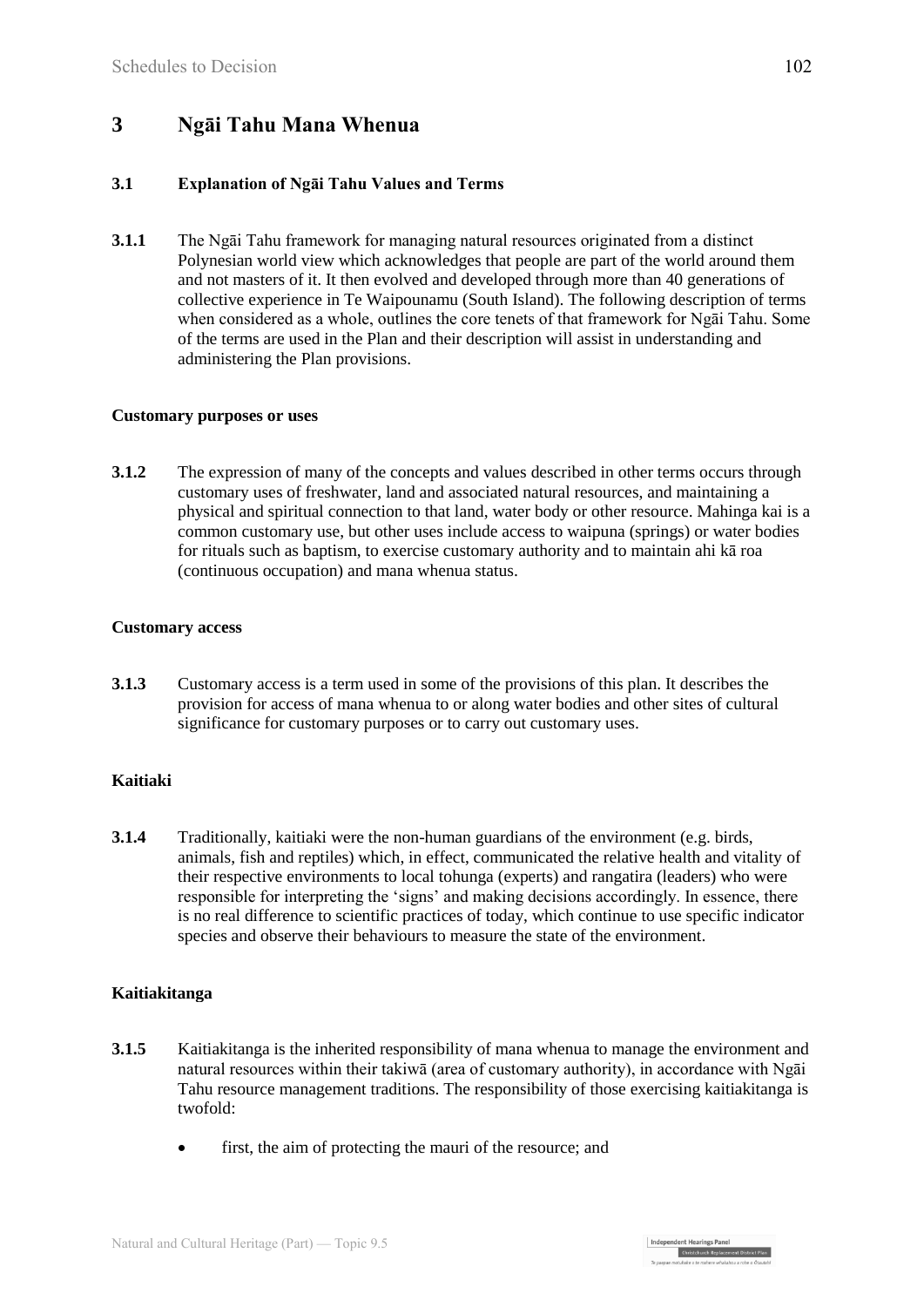second, there is a duty to leave the environment and natural resources for successive generations in as good or a better state than currently.

### **Ki Uta Ki Tai**

**3.1.6** The principle of Ki Uta Ki Tai (from mountains to sea) reflects the holistic nature of traditional resource management, particularly the inter-dependent nature and function of the various elements of the environment within a catchment.

> Mauri ora ana te wai, kirimaia ai te kai, ki uta ki tai Quality water flowing, abundant foods growing, mountains to sea.

#### **Mahinga Kai**

**3.1.7** The Ngāi Tahu Claims Settlement Act 1998 describes mahinga kai as "the customary gathering of food and natural materials and the places where those resources are gathered." Mahinga kai is central to Ngāi Tahu culture, identity and relationship with the landscapes and waterways of Christchurch and all of Te Waipounamu.

#### **Mana Whenua**

**3.1.8** The term mana whenua describes the customary authority given to whānau or hapū within a takiwā to make decisions concerning the resources and people in that takiwā in accordance with Ngāi Tahu resource management traditions. Mana whenua can also be used as a term to describe those who hold that authority. Mana (respect, standing, authority) is derived from and passed on via whakapapa and is protected and secured through continued occupation of ancestral lands (ahi kā roa), the continued use of resources (eg mahinga kai) and the protection of the mauri of resources and the environment — Mō tātou, ā, mō kā uri ā murī ake nei.

#### **Mātaitai and Taiapure**

**3.1.9** Since settlement, Ngāi Tahu have also established a number of customary fisheries protection areas (i.e. mātaitai and taiapure) under the Fisheries Act 1996 and the Fisheries (South Island Customary Fishing) Regulations 1999. The intent of these legislative mechanisms is to give effect to the obligations stated in the Treaty of Waitangi Fisheries Claims Settlement Act 1992 and enable Tangata Tiaki (i.e. local Ngāi Tahu fisheries managers) to exercise greater rangatiratanga over customary fishing grounds.

#### **Mauri**

**3.1.10** Mauri is often described as the 'life force' or 'life principle' of any given place or being. It can also be understood as a measure or an expression of the health and vitality of that place or being. The notion embodies Ngāi Tahu's understanding that there are both physical and metaphysical elements to life and that both are essential to our overall wellbeing.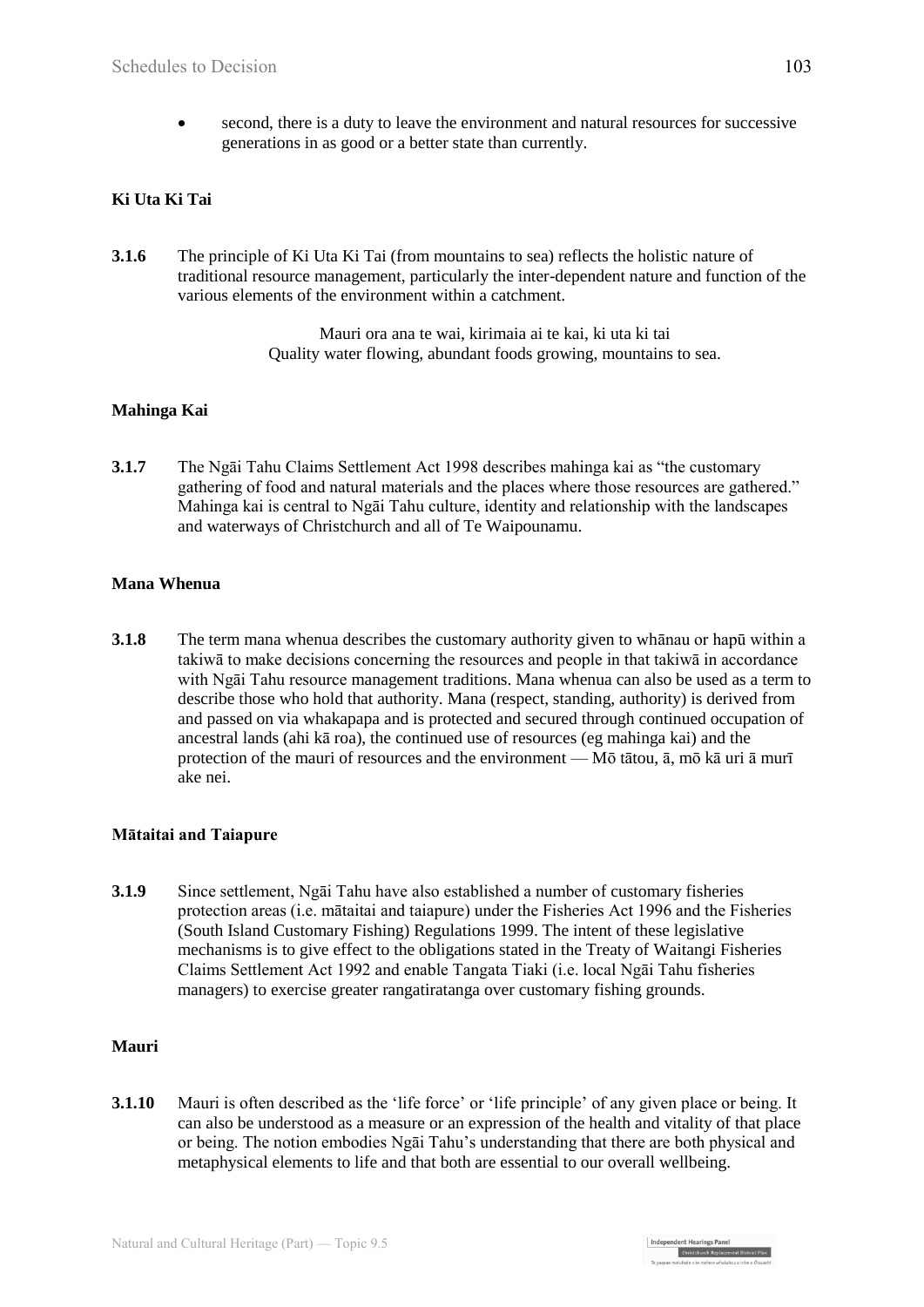- **3.1.11** It also associates the human condition with the state of the world around it. Mauri, therefore, is central to kaitiakitanga; that is, the processes and practices of active protection and responsibility by mana whenua for the natural and physical resources of the takiwā.
- **3.1.12** Mauri can change either naturally or through intervention and Ngāi Tahu use both physical and spiritual indicators to assess its relative strength. Physical indicators include, but are not limited to, the presence and abundance of mahinga kai fit for consumption or cultural purpose (e.g. disease free bull-kelp that can be used for the long-term storage of preserved foods). Spiritual indicators are the kaitiaki referred to in the explanation of this term.
- **3.1.13** They are often recalled in kōrero pūrākau (oral traditions) to explain the intrinsic connection between the physical and metaphysical realms of our world.

#### **Nohoanga**

**3.1.14** Traditional nohoanga (seasonal 'camp' sites) were found throughout Te Waipounamu, giving Ngāi Tahu access to mahinga kai from season to season. Their value was recognised in the Canterbury Purchase agreement (Kemp's Deed) 1848 which reserved and protected both nohoanga and mahinga kai for the present and future needs of Ngāi Tahu whānau in Canterbury. The Ngāi Tahu Claims Settlement Act 1998 identifies 72 traditional nohoanga sites throughout the Ngāi Tahu takiwā, providing tribal members with temporary rights to occupy.

#### **Rāhui**

- **3.1.15** A rāhui is a temporary prohibition placed on an area or resource as either:
	- a. a conservation measure; or
	- b. a means of social and political control.
- **3.1.16** With respect to the former, a rāhui will effectively separate people from any 'polluted' area of land or water, preventing the ability to harvest potentially contaminated products from these areas. Rāhui are initiated by someone of rank and were placed and lifted with appropriate karakia (ceremony) by a tohunga (expert).

#### **Sites of Ngāi Tahu Cultural Significance**

**3.1.17** For Ngai Tahu whānau all of the greater Christchurch Area is regarded as ancestral land and Ngāi Tahu has interests in the management of all natural resources in the takiwā. Within this area there are sites and places which were used more prominently for settlement and mahinga kai. Some of these areas are classified, scheduled and mapped in this plan as Wāhi Tapu / Wāhi Taonga; Ngā Tūranga Tūpuna; or Ngā Wai. The list is not comprehensive (sometimes Nga Rūnanga prefer not to disclose sites), but reflects where Ngāi Tahu whanau consider that the interests of protecting areas, outweigh potential risks from their identification. Wāhi Tapu/Wāhi Taonga, Nga Tūranga Tupuna, and Ngā Wai, are all sites of Ngāi Tahu cultural significance.

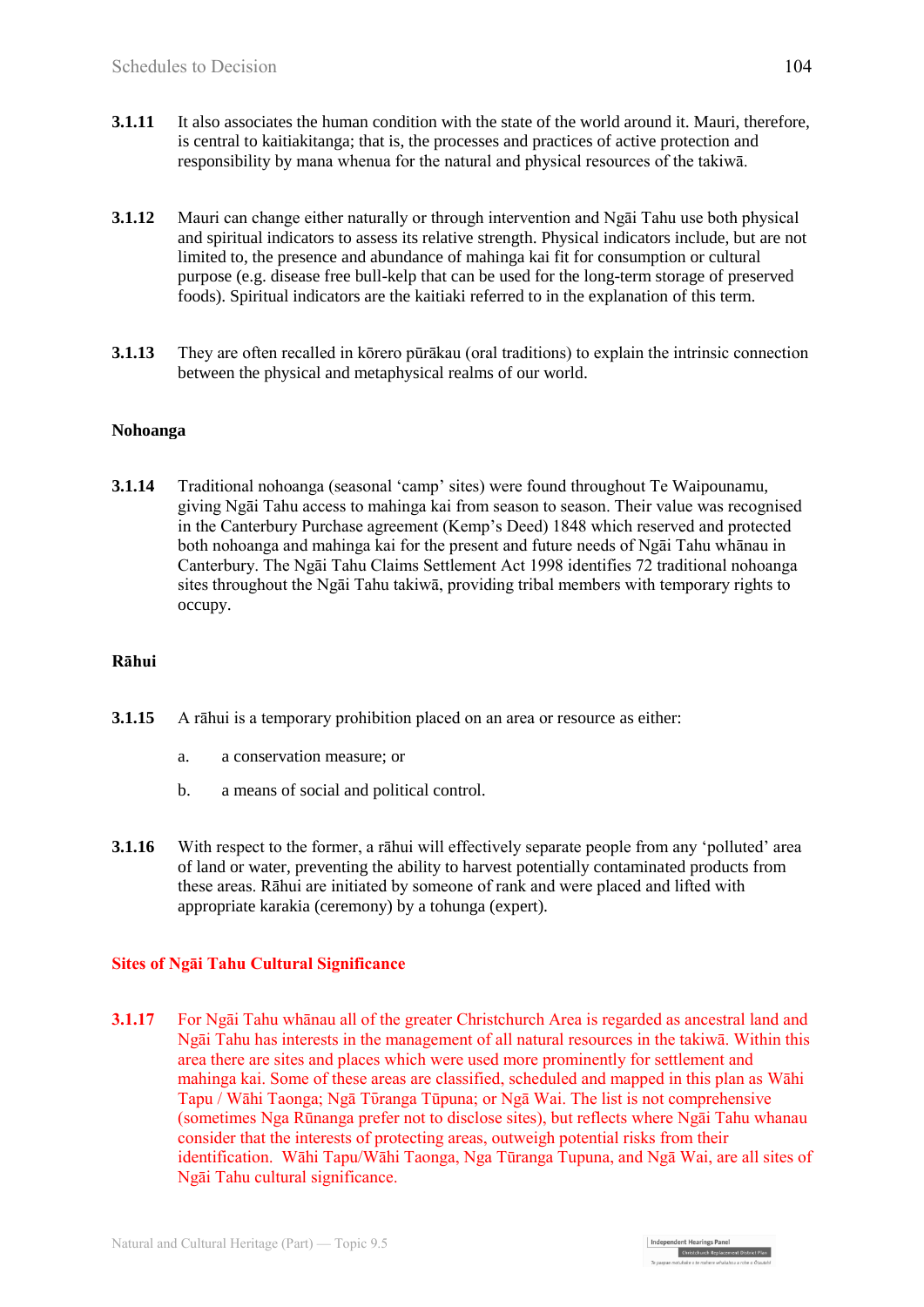- **3.1.18** Of the sites that are classified, scheduled and mapped in this plan:
	- a. Wāhi Tapu / Wāhi Taonga includes places that are considered by Ngāi Tahu to be wāhi tapu and/or wāhi taonga. In some instances the precise location of sacred places may not be disclosed by whanau (silent files), and in other instances the site is drawn around a specific archaeological survey.
	- b. Mahaanui Iwi Management Plan Silent Files and Kaitōrete Spit includes places that are considered by Ngāi Tahu to be wāhi tapu and/or wāhi taonga. In some instances the precise location of sacred places may not be disclosed by whanau (silent files). Kaitōrete Spit is known to contain a high number of archaeological sites.
	- c. Ngā Tῡranga Tūpuna places of settlement or occupation in the past. These are areas or landscapes of Ngāi Tahu cultural significance. There is not usually known physical features on the sites to be protected, (however, there may be archaeological sites) but there is an opportunity to incorporate Ngāi Tahu history and values into the development or redevelopment of these areas.
	- d. Ngā Wai selected water bodies and their margins, including wetlands, waipuna (springs) and coastal waters which are significant areas of mahinga kai or other customary use for Ngāi Tahu. Ngā Wai sites include Te Tai o Mahaanui – the coastal area of Te Pātaka o Rākaihautī/Banks Peninsula and Wairewa/Lake Forsyth – both areas listed as areas of statutory acknowledgement in the Ngai Tahu Claims Settlement Act 1998. With respect to Ngā Wai Te Tai o Mahaanui / the coastal environment.
- **3.1.19** Some areas may be shown as Ngā Tūranga Tūpuna and include Wāhi Tapu / Wāhi Taonga or Ngā Wai sites within them. In that instance, the values of both classifications need to be considered.

#### **Wāhi Tapu and Wāhi Taonga**

- **3.1.20** Wāhi tapu are places of particular significance that have been imbued with an element of sacredness or restriction (tapu) following a certain event or circumstance (e.g. death). Wāhi tapu sites are treated according to local customs (tikanga and kawa) that seek to ensure that the tapu nature of those sites is respected. Of all wāhi tapu, urupā (burial sites) are considered to be the most significant.
- **3.1.21** Wāhi taonga are "places treasured" due to their high intrinsic values and critical role they have in maintaining a balanced and robust ecosystem (e.g. spawning grounds for fish, nesting areas for birds and fresh water springs). They are prized because of their capacity to shape and sustain the quality of life experience and provide for the needs of present and future generations.

#### **Whakapapa**

**3.1.22** Whakapapa (genealogy) is the central pillar of the mana whenua framework, setting out and effectively explaining the relationships between the various elements of the world around us, including human beings.

Independent Hearings Pane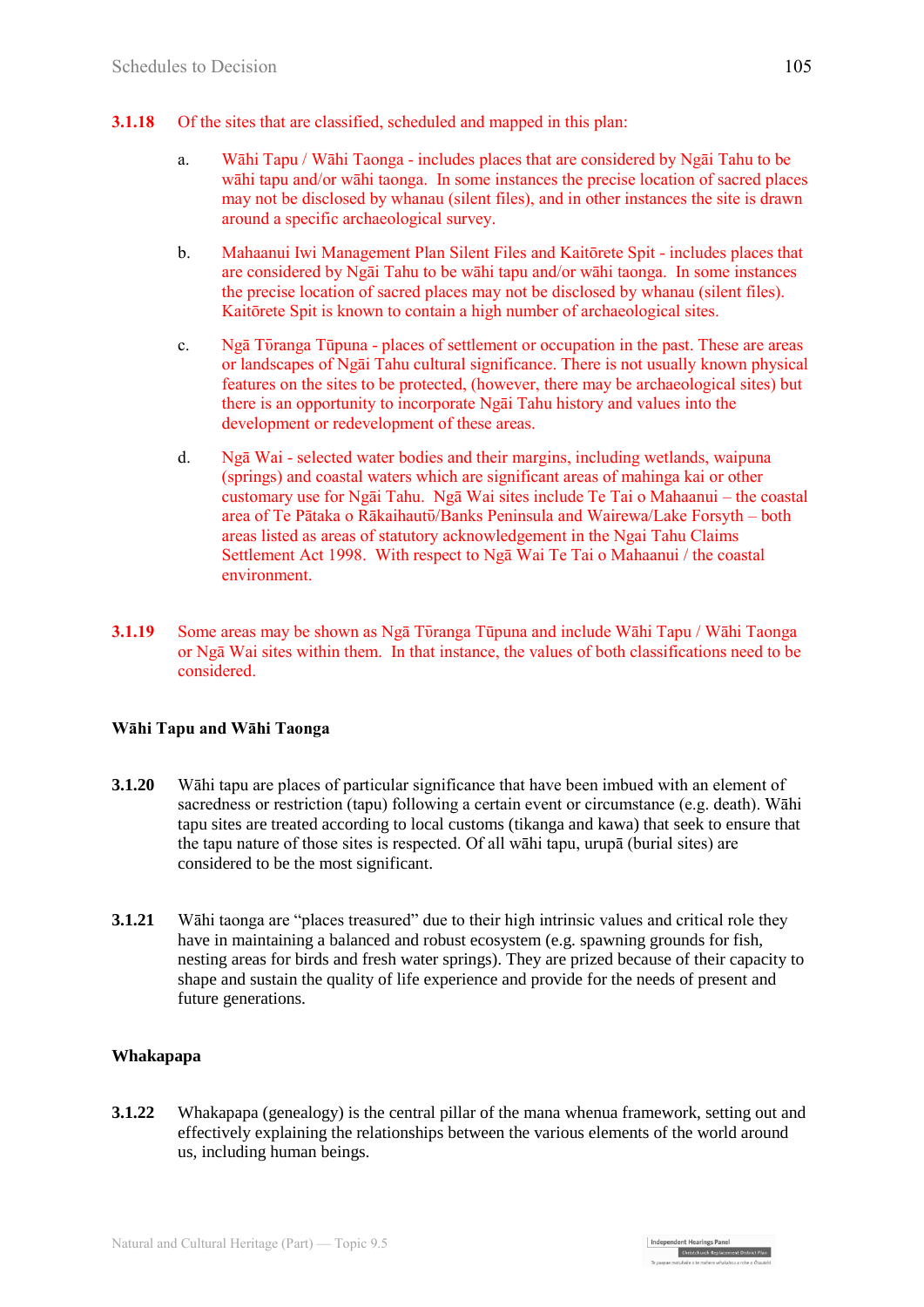### **Wakawaka**

**3.1.23** Access to mahinga kai was managed through the division of natural resources (lakes, rivers, islands, etc) into wakawaka, defined areas within which a particular whānau had exclusive rights to "work the food" (mahi ngā kai) and responsibilities to uphold the associated cultural values.

### **3.2 Te Tiriti o Waitangi/ Treaty of Waitangi**

**3.2.1** The Crown first recognised and provided for Ngāi Tahu mana whenua in 1840 with the signing of Te Tiriti o Waitangi ("Te Tiriti"). With respect to the right to exercise authority over natural resources, Article II of Te Tiriti states:

#### English Text:

"Her Majesty the Queen of England confirms and guarantees to the Chiefs and Tribes of New Zealand and to the respective families and individuals thereof *the full exclusive and undisturbed possession of their Lands and Estates Forests Fisheries and other properties* which they may collectively or individually possess so long as it is their wish and desire to retain the same in their possession…" (emphasis added in italics).

#### Māori Text:

"Ko te Kuini o Ingarani ka wakarite ka wakaae ki Ngā Rangitira ki Ngā hapu – ki Ngā tangata katoa o Nu Tirani *te tino rangatiratanga o ratou wenua o ratou kainga me o ratou taonga katoa*…" (same emphasis added in italics).

#### Translation:

"The Queen of England agrees to protect the chiefs, the sub-tribes and all the people of New Zealand in *the unqualified exercise of their chieftainship over their lands, villages and all their treasures*..." (same emphasis added in italics).

- **3.2.2** The legitimacy of Ngāi Tahu mana whenua in the South Island was reiterated through the contracts for sale and purchase of traditional Ngāi Tahu lands to the Crown from 1844 to 1864, including (within the Canterbury region):
	- The Canterbury Purchase 1848
	- The Port Cooper Purchase 1849
	- The Port Levy Purchase 1849
	- The Akaroa Purchase 1856
	- The North Canterbury Purchase 1857
	- The Kaikōura Purchase 1859
- **3.2.3** In total, the Crown purchased around 34.5 million acres of Ngāi Tahu land (80% of the South Island and more than half of the land mass of NZ) for just over £14,750. While this amounted to less than a penny per acre, it was encumbered with a number of commitments that included setting aside 'adequate' reserves for the present and future needs of Ngāi Tahu.

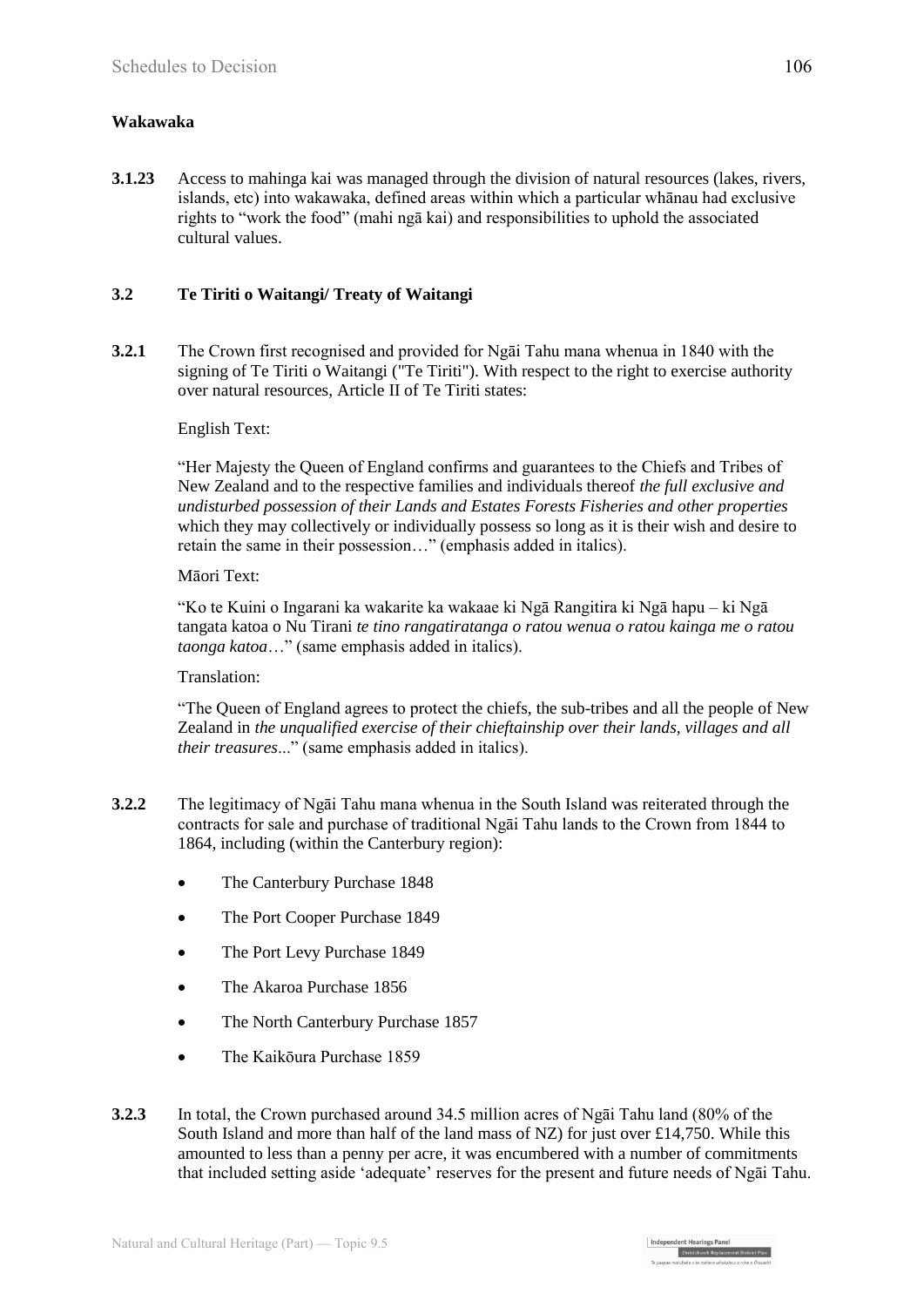- **3.2.4** When considering Te Kerēme (the Ngāi Tahu Treaty Claim), the Waitangi Tribunal found that in acquiring this land the Crown had repeatedly breached its Treaty obligations and its actions left Ngāi Tahu with insufficient land to maintain its way of life and for the tribe to fully participate in subsequent economic development.
- **3.2.5** Article II of Te Tiriti records the Crown's recognition and protection of rangatiratanga. For Ngāi Tahu, rangatiratanga includes the ability to exercise kaitiakitanga – an inherited obligation to manage and protect the natural resources within a tribal area, including land, waterways and springs, natural features, flora and fauna and wāhi tapu and taonga.
- **3.2.6** The Resource Management Act 1991 requires the principles of the Treaty (s8) to be taken into account and particular regard be had to kaitiakitanga  $(s7(a))$  and to recognise and provide for the relationship of Māori and their culture and traditions with their ancestral lands, water, sites, wāhi tapu and other taonga under  $6(e)$ , in achieving the purpose of the Act. Council recognises the significance of the principles of Te Tiriti and the importance of its relationship with ngā rūnunga and Te Rūnanga o Ngāi Tahu.

#### **3.3 Mandated Representatives**

- **3.3.1** The entire area of Christchurch district lies within the traditional boundaries of Ngai Tahu<sup>1</sup> which run south from Te Pari-nui-o-Whiti (White Bluffs) on the East Coast of the South Island, around the southern coastline and off-shore islands and then back up the West Coast to Kahurangi Point (between Karamea and Farewell Spit).
- **3.3.2** Ngāi Tahu is the largest iwi (tribe) in the South Island, comprising of hundreds of hapū (sub-tribes) and whānau (extended families). They continue to express their mana whenua within their respective areas (takiwa) through the following key actions:
	- a. Protection and perpetuation of their whakapapa (genealogy);
	- b. Continued occupation of their ancestral lands (ahi-kā-roa);
	- c. Continued use of traditional and contemporary natural resources (customary use and mahinga kai);
	- d. Taking responsibility to protect and maintain the mauri of their environment for the benefit and enjoyment of future generations.
- **3.3.3** Following the confinement of Ngāi Tahu property rights to native reserves, local Ngāi Tahu communities began to establish 'rūnanga' (i.e. an assembly or council) to facilitate the representation of their rights and interests in the evolving new system of local governance and resource management.
- **3.3.4** Pāpatipu rūnunga are the organisations who represent those who hold mana whenua over particular areas within the takiwā of Ngāi Tahu. Mana whenua represents the ability to



 $\overline{1}$ <sup>1</sup> The term 'Ngāi Tahu' literally means "the descendants of Tahu" and refers to the collective of families (whānau) who descend from the 5 primary hapū (sub-tribes) of Ngāi Tahu as described in Section 2 of the Te Rūnanga o Ngāi Tahu Act (1996), namely: Ngāti Kurī, Ngāi Tūāhuriri, Ngāti Irakehu, Ngāi Te Ruahikihiki & Ngāti Huirapa.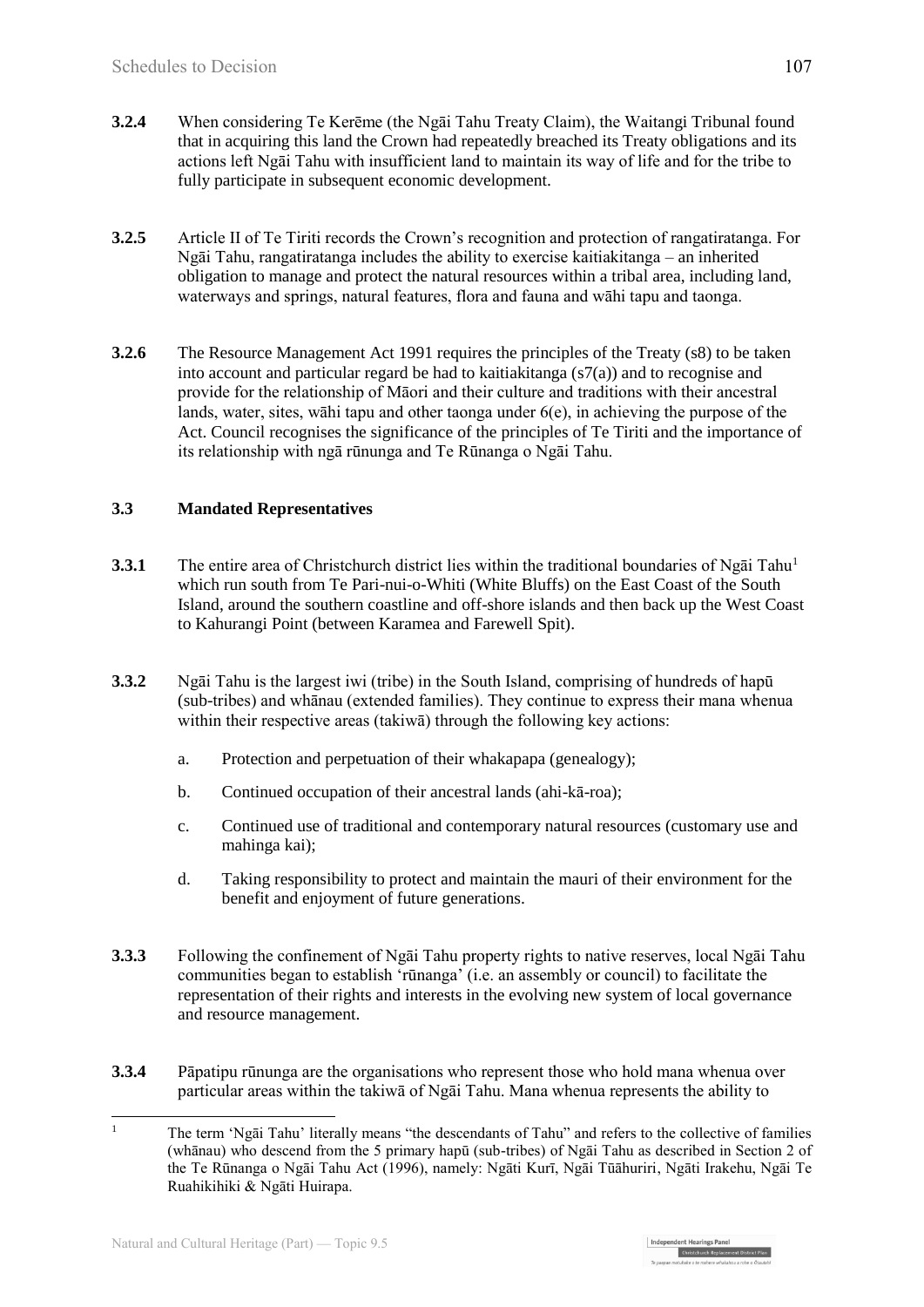influence and exercise control over a particular area or region and to act as kaitiaki. Inevitably, with mana comes responsibility.

- **3.3.5** Six pāpatipu rūnanga hold mana whenua within Ōtautahi (Christchurch City), Nga Pakihi Whakatekateka o Waitaha (Canterbury Plains) and Te Pātaka o Rākaihautū (Banks Peninsula), being:
	- Ngāi Tūāhuriri Rūnanga;
	- Te Hapū o Ngāti Wheke Rūnanga (Rāpaki);
	- Te Rūnanga o Koukourārata;
	- Ōnuku Rūnanga;
	- Wairewa Rūnanga; and
	- Te Taumutu Rūnanga.
- **3.3.6** The takiwā or areas over which mana whenua is held overlap geographically within, and in some cases extend beyond, the territorial boundary of Christchurch District. The figure below shows the names and locations of pāpatipu marae within the Canterbury region.



**3.3.7** Christchurch City Council recognises the mana whenua of Ngai Tahu through its relationship and consultation with Ngā Rūnanga of the Canterbury Region and Te Rūnanga o Ngāi Tahu.

Refer also to Chapter 3, section 3.2.3 "Ngai Tahu Mana Whenua" for additional information.

> ent Hearings Pane Christchurch Replacem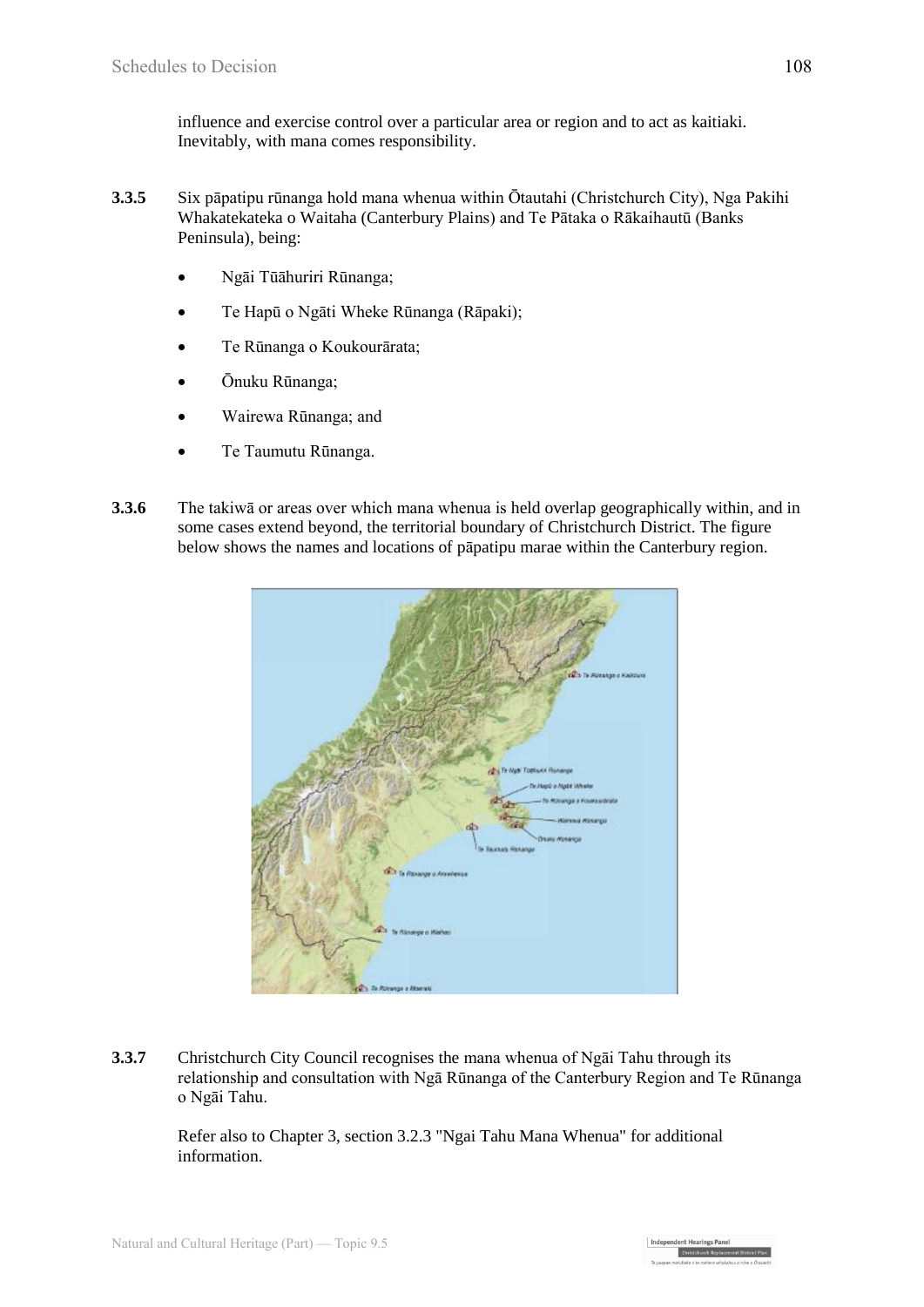## **3.4 Consultation with Ngāi Tahu Mana Whenua**

- **3.4.1** In matters of consultation under the Resource Management Act 1991 (RMA), Te Rūnanga o Ngāi Tahu is the iwi authority established under the Te Rūnanga o Ngāi Tahu Act 1996. Under that Act, Te Rūnanga is required to consult with pāpatipu rūnanga in relation to district plan (and other) matters. Te Rūnanga encourages councils to consult directly with pāpatipu rūnanga on planning matters and considers the views of pāpatipu rūnanga when taking a position on such matters as the iwi authority.
- **3.4.2** For Ngāi Tahu, consultation between the Crown and Ngāi Tahu is a cornerstone of the principles of Te Tiriti. The RMA requires the principles of Te Tiriti and any iwi management plan to be taken into account when developing the district plan. In addition the Council must consult with the iwi authority in preparing a plan or plan change under the RMA (Schedule 1) and the Order. The Council recognises the significance of the principles of Te Tiriti and the importance of its relationship with Ngāi Tahu.

#### **3.5 Iwi Management Plans**

- **3.5.1** Sections 74 and 75 of the Act list matters which the Council must consider in preparing a district plan and these are set out at Section 5 of this chapter.
- **3.5.2** The preparation of district plans must take into account relevant iwi documents. For the Christchurch District, Ngāi Tahu has set out its resource management values, issues, objectives and policies in a number of documents. These documents have been prepared in order to facilitate the exercise of Ngāi Tahu rangatiratanga over their lands, villages and all their treasures as per Article II of Te Tiriti, including the exercise of their kaitiaki responsibilities as mana whenua. The relevant documents include the following:
	- Te Whakatau Kaupapa Ngāi Tahu Resource Management Strategy;
	- Ngāi Tahu Freshwater Policy; and
	- Mahaanui Iwi Management Plan.
- **3.5.3** Mahaanui Iwi Management Plan identifies objectives, issues and policies for natural resource and environmental management for the six pāpatipu rūnanga and seeks to ensure that the taonga and resources of Ngāi Tahu mana whenua are recognised and protected in the decision-making of statutory agencies. Accordingly, the Mahaanui Iwi Management Plan is a particularly relevant document to the preparation of the Plan.

#### **3.6 Statutory Acknowledgements**

#### **Introduction**

**3.6.1** Areas of statutory acknowledgement are areas formally recognised by the Crown as being of cultural significance to iwi and can include an area of land, a landscape feature, a lake, a

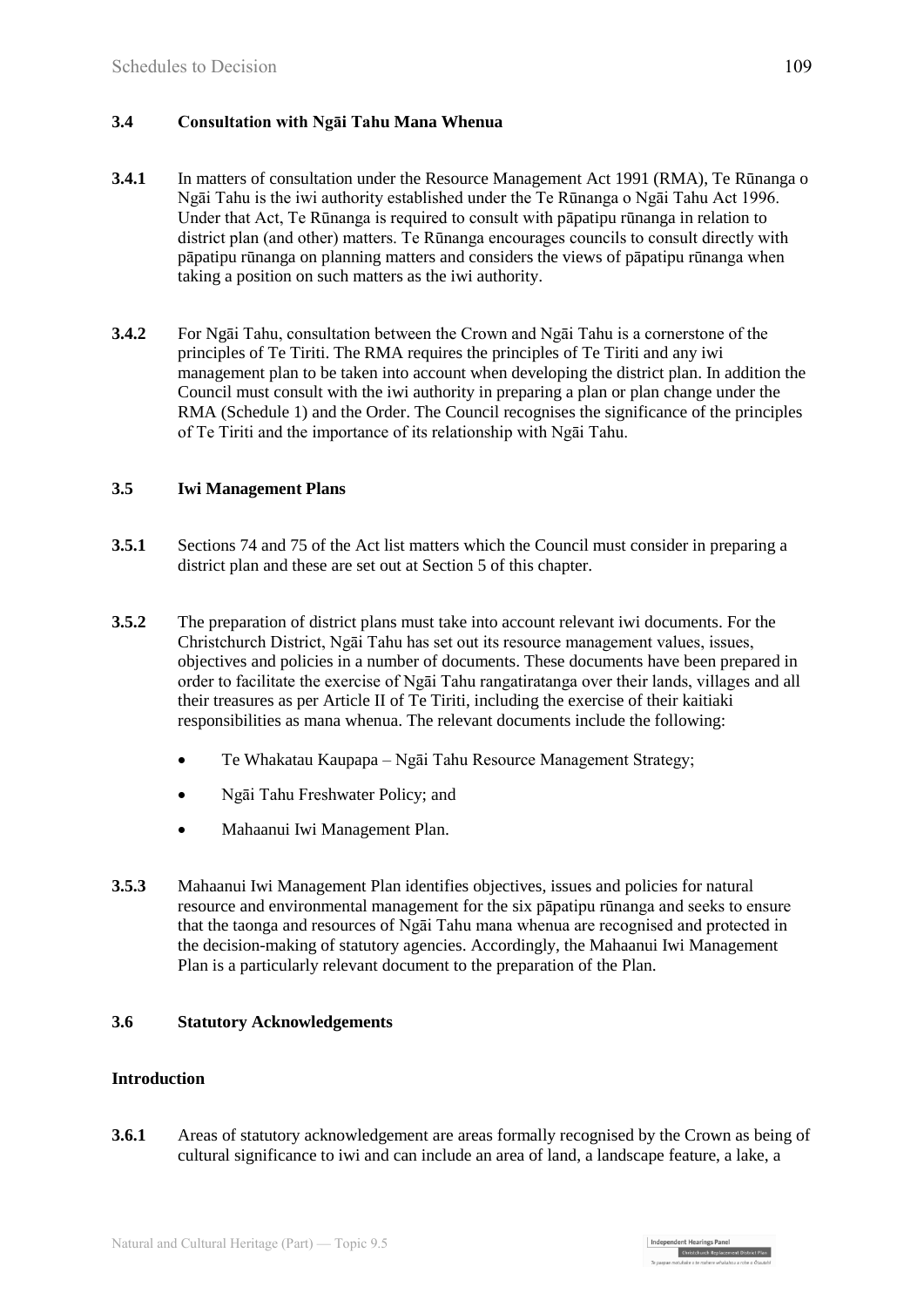river or wetland, or a specified part of the coastal marine area. The association of an iwi with a statutory area is outlined in the schedules to a claims settlement act.

- **3.6.2** The Ngāi Tahu Claims Settlement Act 1998 records the apology given by the Crown to Ngāi Tahu in a deed of settlement executed on 21 November 1997 and gives effect to the provisions of that deed. It includes areas of statutory acknowledgement within the takiwā of Ngāi Tahu as well as the vesting of some land areas as tribal property and other forms of statutory recognition.
- **3.6.3** The Council is legally obliged to have regard to statutory acknowledgements and to record them on statutory plans. The Council must have regard to an area of statutory acknowledgement in forming an opinion as to whether Te Rūnanga o Ngāi Tahu is an affected party in relation to resource consent applications for activities within, adjacent to or impacting directly on an area of statutory acknowledgement.

#### **Statutory Acknowledgements within Christchurch District**

- **3.6.4** There are two statutory acknowledgements within Christchurch District being:
	- Wairewa (Lake Forsyth); and
	- Te Tai o Mahaanui (Selwyn-Banks Peninsula Coastal Marine Area).
- **3.6.5** Descriptions of the two areas of statutory acknowledgement are included as Appendices 1.1 and 1.2 respectively for public information only.
- **3.6.6** The Ngāi Tahu Claims Settlement Act 1998 (s208) requires that where Council is forming an opinion on a resource consent application as to whether Te Rūnanga o Ngāi Tahu may be adversely affected by the granting of the resource consent, it must consider activities within, adjacent to or impacting directly on a statutory area.

#### **Other Relevant Forms of Recognition**

- **3.6.7** Ripapa Island is within Christchurch District. It is recognized as a 'tōpuni' under the Ngāi Tahu Claims Settlement Act 1998. Tōpuni status imposes obligations on Conservation Authorities, Conservation Boards and the Minister of Conservation (refer s239 - 252 of the Ngāi Tahu Claims Settlement Act 1998).
- **3.6.8** In addition much of the bed of Te Waihora (Lake Ellesmere) is now vested in Te Rūnanga o Ngāi Tahu as an estate in fee simple.

Mo tātou, a, mo ka uri a muri ake nei (For us and our children after us)

> dent Hearings Pane Christchurch Replacement District Plan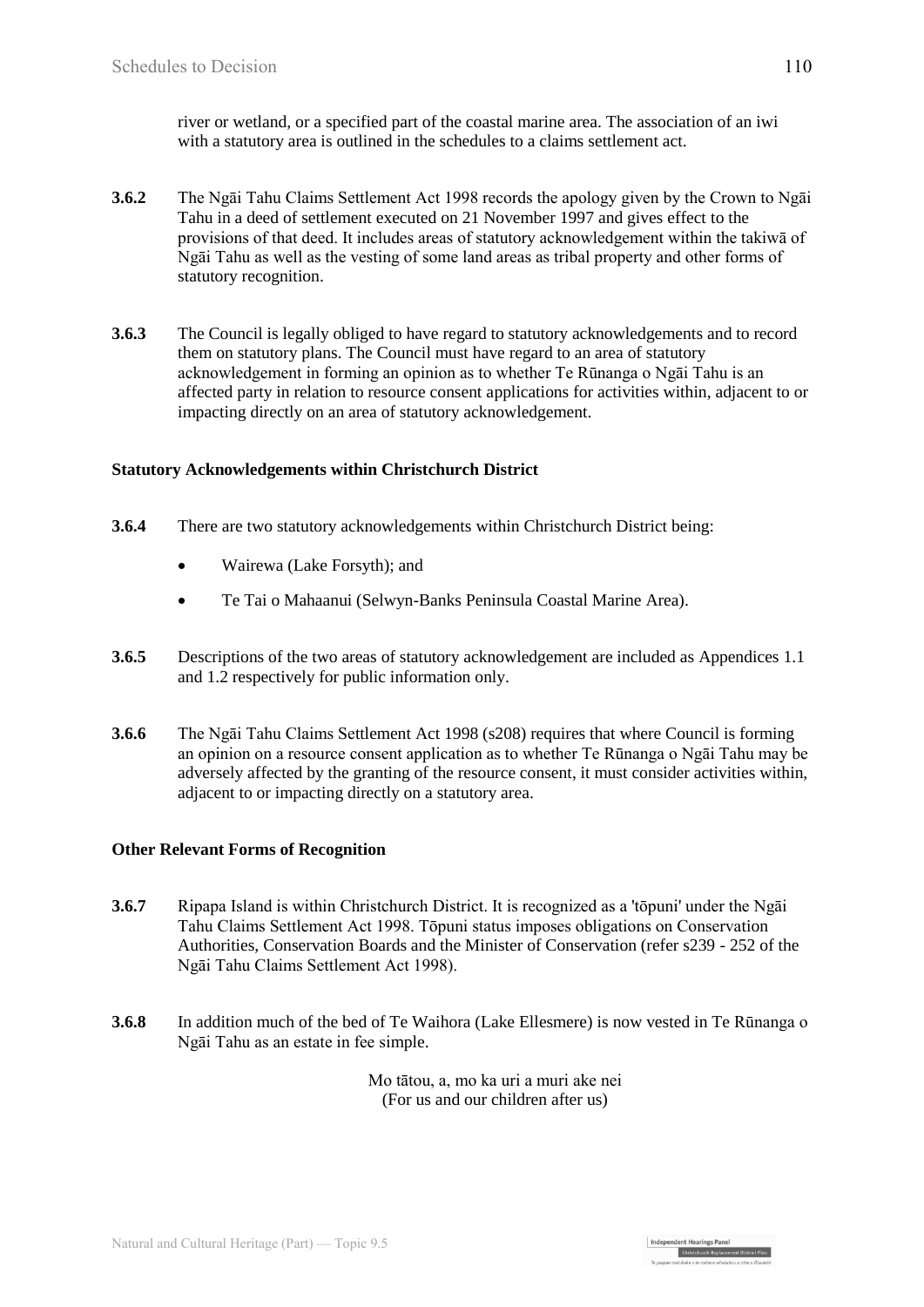## **4 Statutory Context**

### **4.1 The Resource Management Act 1991 (the "Act")**

- **4.1.1** The Act sets out those matters which must be addressed by councils in the preparation of district plans, to meet their obligations and functions under the Act. The key provisions are contained in Part 2 (Sections 5, 6, 7 and 8) and Sections 31, 72, 74 and 75 of the Act. In summary, the Council's functions under the Act are:
	- a. To achieve integrated management of the effects of the use, development or protection of land and associated natural and physical resources;
	- b. Control effects of the use, development or protection of land, including for the purpose of:
		- i. Avoiding or mitigating natural hazards;
		- ii. Managing hazardous substances and the use of contaminated land; and
		- iii. Recognising and providing for a range of matters of national importance;
	- c. Control the emission and effects of noise; and
	- d. Control effects of activities on the surface of lakes and rivers.
- **4.1.2** As part of preparing a district plan, Council is also required under section 32 and 32AA of the Act to examine all objectives, policies and rules in its district plan to ensure they are necessary, efficient, effective and do not impose costs on the community that exceed their benefits. The Plan has been prepared in accordance with this requirement and the costs and benefits of each provision have been assessed. The evaluations prepared under section 32 and  $32AA<sup>2</sup>$  are not part of the Plan itself, but are available on the Council's website at: [http://www.ccc.govt.nz/thecouncil/policiesreportsstrategies/districtplanning/districtplanrevie](http://www.ccc.govt.nz/thecouncil/policiesreportsstrategies/districtplanning/districtplanreview/index.aspx) [w/index.aspx](http://www.ccc.govt.nz/thecouncil/policiesreportsstrategies/districtplanning/districtplanreview/index.aspx)
- **4.1.3** There are other sections of the Act which are important in plan preparation; readers of this document are referred to the Act itself for the details of these provisions.

## **4.2 Integration of the District Plan with Other Plans and Documents**

- **4.2.1** The District Plan is one tool available to Council to assist in the sustainable management of the natural and physical resources of Christchurch district. There are a range of other plans and documents that are either implemented through the Plan or taken into account during its preparation.
- **4.2.2** Earthquake Recovery Plans and Documents

 $\overline{2}$ Section 32AA evaluations are contained in the Decisions of the Hearing Panel on the notified proposals...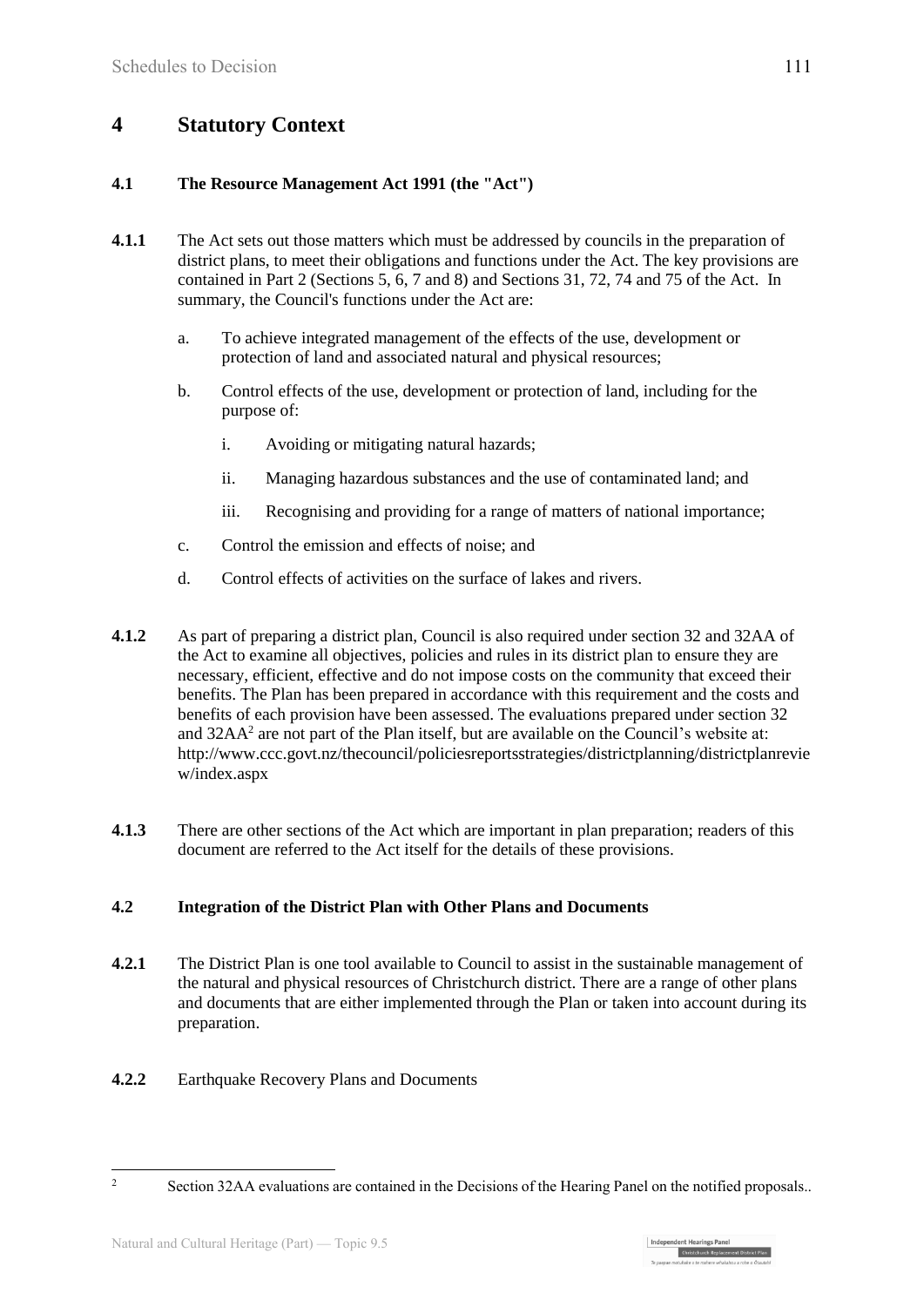### **Canterbury Earthquake Recovery Act 2011**

- **4.2.2.1** In addition to those national and regional plans and documents described in Section 5 of this chapter, the preparation of the Plan has been undertaken within the context of strategies, plans and programmes prepared under the Canterbury Earthquake Recovery Act 2011 (CER Act).
- **4.2.2.2** The CER Act conferred powers on the executive to achieve the full social, economic, cultural and environmental recovery (in its widest sense) of Greater Christchurch. Recovery is defined in the CER Act as including "restoration and enhancement". Rebuilding is defined to include "extending, repairing, improving, subdividing, or converting any land, infrastructure, or other property; and rebuilding communities." The scale of the rebuild and recovery required a change to the planning and regulatory environment to address the unique challenges that faced Greater Christchurch. The Plan is one of the documents prepared under the CER Act that sets the foundation that will provide for the long term recovery of Christchurch district from the Canterbury earthquakes.

#### **Recovery Strategy for Greater Christchurch – Mahere Haumanutanga**

- **4.2.2.3** The Recovery Strategy for Greater Christchurch Mahere Haumanutanga was prepared under the CER Act to provide a high level approach to recovery, including guiding principles, a vision and goals for recovery. All goals in the Recovery Strategy (including social, economic, cultural, environmental and built) are inextricably linked, and most importantly, focussed on the outcomes for the greater Christchurch community.
- **4.2.2.4** The Recovery Strategy is to be read with, and forms part of, plans prepared under the RMA, including the Plan. The guiding principles of the Recovery Strategy are:
	- work together;
	- take an integrated approach;
	- look to the future;
	- promote efficiency;
	- use best available information;
	- care about each other;
	- innovate;
	- aim for balanced decision making; and
	- $\bullet$  keep it simple.
- **4.2.2.5** The Recovery Strategy states that the recovery of the built environment will leave the greatest legacy. Decisions made during the life of the Plan about urban form, investment in infrastructure, and resource consents for activities and buildings that should have a life extending many decades or more, will all influence the long term sustainability of the city,

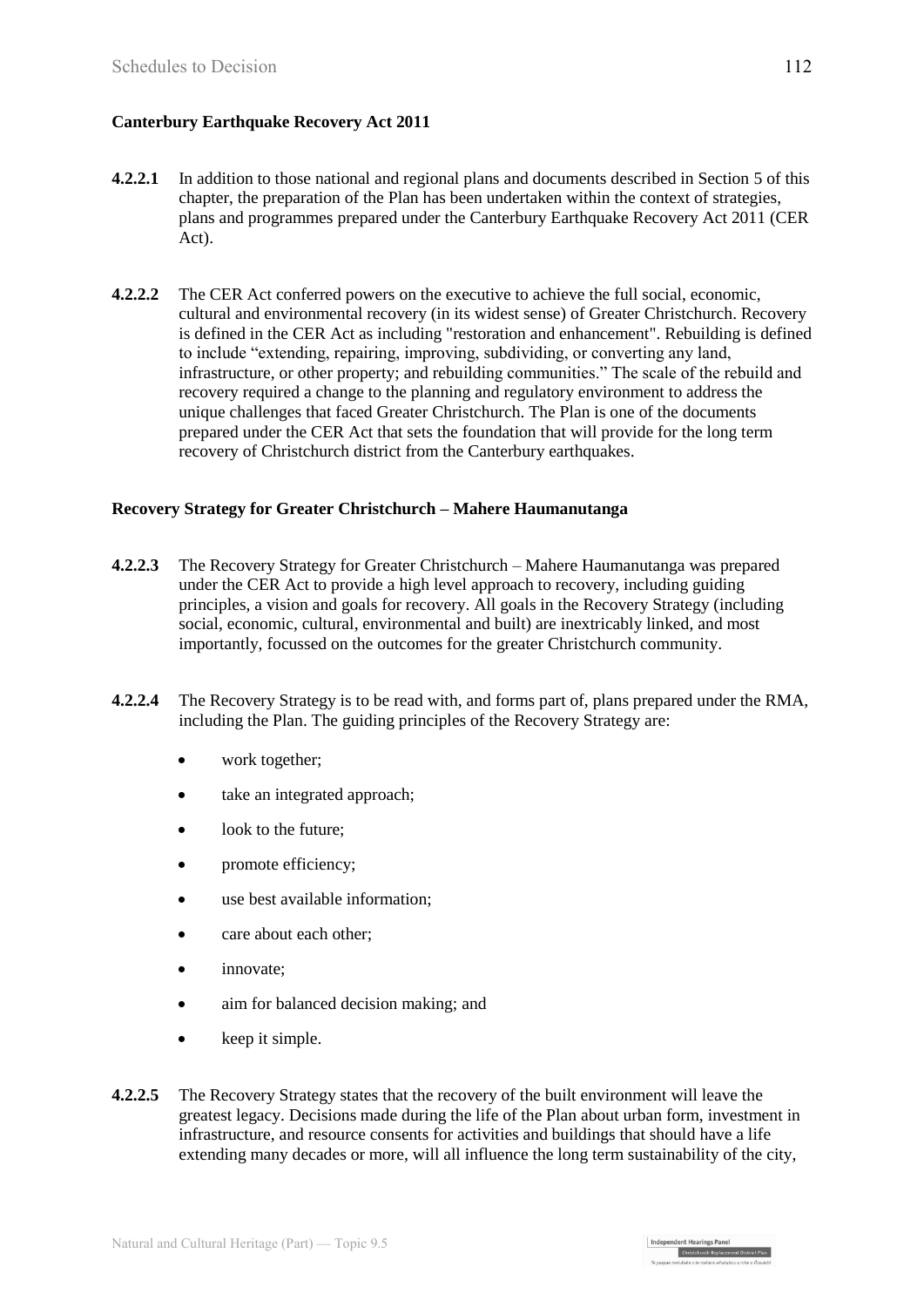and the health and wellbeing of residents. The Recovery Strategy for Greater Christchurch can be viewed at: cera.govt.nz/recovery-strategy.

#### **Recovery Plans**

**4.2.2.6** Section 24 of the CER Act provides that a Recovery Plan can require a council to amend its district plan in a manner directed by the Recovery Plan. The following Recovery Plans had been approved by the Minister for Canterbury Earthquake Recovery. The Plan has been prepared in a manner that is not inconsistent with these Recovery Plans.

#### **[Christchurch Central Recovery Plan 2012](http://ccdu.govt.nz/the-plan) - Te Mahere 'Maraka Ōtautahi'**

- **4.2.2.7** [The Christchurch Central Recovery Plan 2012](http://ccdu.govt.nz/the-plan) Te Mahere 'Maraka Ōtautahi' ('CCRP'). The vision is for central Christchurch to become the thriving heart of an international city. It will draw on its rich natural and cultural heritage, and the skills and passion of its people to embrace opportunities for innovation and growth. Building on the Christchurch City Council's draft Central City Plan, and on over 106,000 ideas submitted by the community during the public consultation process, the CCRP sets out how that vision can be achieved. The CCRP defines the form of the central city, sets out the location of key anchor projects and outlines block plans which show what the city could look like in the future. The Plan must also not be inconsistent with the CCRP and any amendments to it. The CCRP includes the following addendums:
	- An Accessible City Te Taone Wātea addresses issues with the transport system;
	- Noise and Entertainment Provisions He tikanga pūoru, he tikanga whakangahau contains specific noise provisions that relate to the entertainment and hospitality industry;
	- South Frame Pūtahi Whakatetonga includes specific provisions to enable the development of the Health and Innovation Precincts; and
	- A Liveable City He tāone e whai wāhi ai te whānau includes provisions to enable the centre of Christchurch to be a highly desirable place to live for people who seek an urban lifestyle.

#### **Land Use Recovery Plan**

**4.2.2.8** [The Land Use Recovery Plan 2013](http://cera.govt.nz/recovery-strategy/built-environment/land-use-recovery-plan) ('LURP') identifies critical actions required in the short and medium term to coordinate and advance decision making about land use and who is responsible for those actions, and sets a timetable for when they must be completed. The Plan must not be inconsistent with the LURP . The LURP contains 15 specific 'Actions' that have been provided for in the review of the Plan. These relate to provisions for housing, enhancing centres and providing for community facilities, zoning greenfield priority areas, providing for the development of Māori reserves, providing for business (commercial and industrial needs), integrating land use and infrastructure, supporting an integrated transport network, avoiding hazards, establishing a clear planning framework, promoting a quality urban environment and an overall requirement to reduce consenting requirements.

| Independent Hearings Pane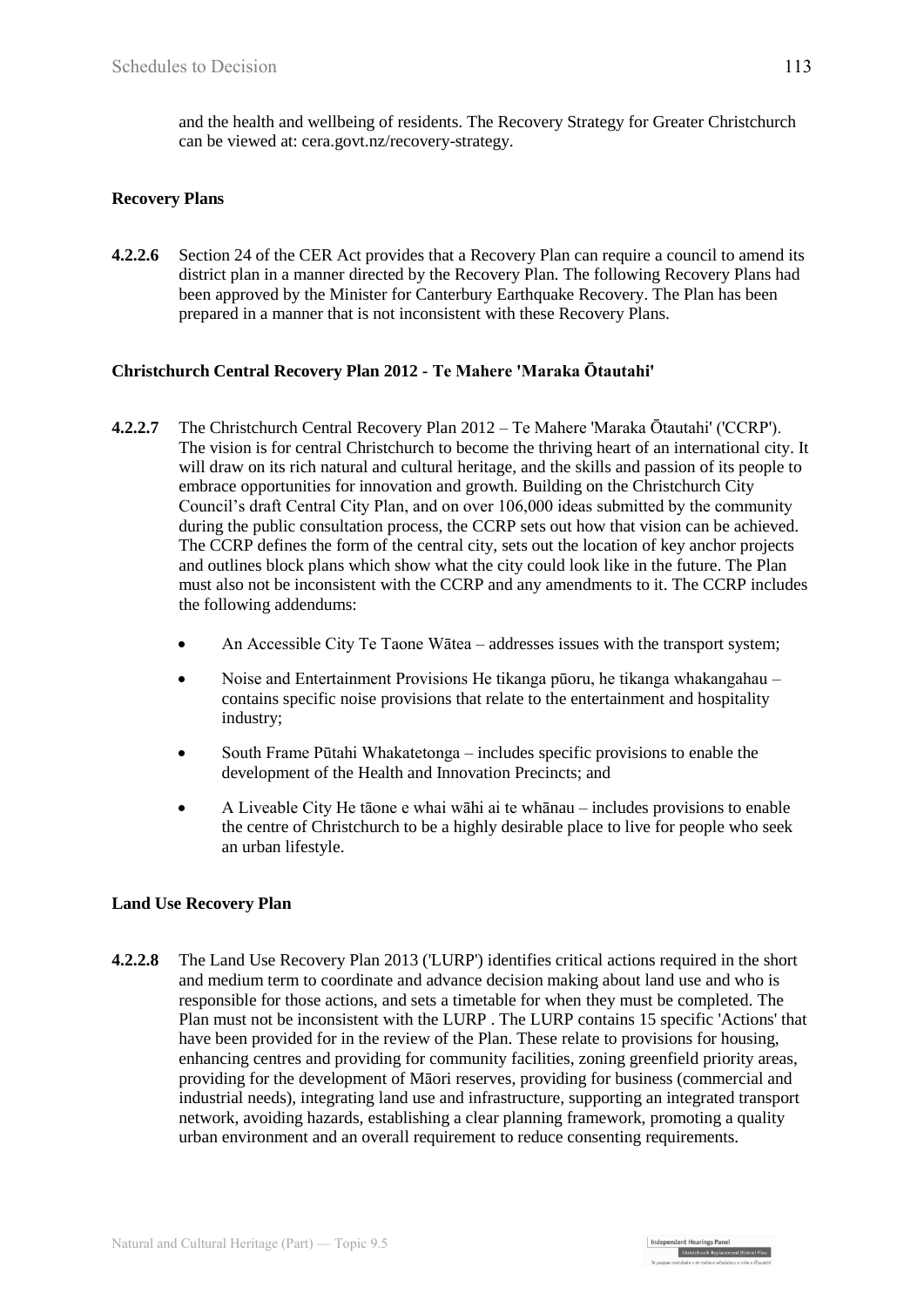## **Lyttelton Port Recovery Plan**

**4.2.2.9** The Lyttelton Port Recovery Plan ('LPRP') has been prepared by Environment Canterbury. The relevant provisions of the LPRP have been incorporated into the Plan within the "Specific Purpose (Lyttelton Port) Zone".

#### **4.3 The Relationship with Other Plans and Documents**

**4.3.1** Section 74 of the Act requires the Council, when developing its Plan, to have regard to management plans and strategies prepared under other Acts. Some of these are summarised below.

### **The Summit Road (Canterbury) Protection Act 2001**

- **4.3.2** This local Act applies to an area of land in the vicinity of the Summit Road, broadly defined as being the area from the summit to 30 vertical metres below the road[. The Summit Road](http://www.legislation.govt.nz/act/local/2001/0003/latest/DLM85721.html)  [\(Canterbury\) Protection Act](http://www.legislation.govt.nz/act/local/2001/0003/latest/DLM85721.html) provides for:
	- a. the preservation and protection of the scenic amenity associated with the Summit Road and other roads, walkways, paths, and public open spaces within the protected land;
	- b. the preservation and protection of natural amenities associated with land within the protected area; and
	- c. the improvement of facilities for the public enjoyment of the scenic amenity and the natural amenities.
- **4.3.3** Within this area, the development of structures, planting of trees, quarrying and subdivision are subject to the provisions of the Summit Road (Canterbury) Protection Act and consent must be sought from a Summit Road Protection Authority.

#### **Long Term Plan, the 3 Year Plan and Annual Plan**

- **4.3.4** The Local Government Act 2002 requires councils to consult with their local communities to determine what public goods and services the community wants provided. Through this process a council will adopt community outcomes that form part of the Long Term Plan. The Long Term Plan is a 10 year strategic planning document that covers all council functions and sets out how they will be paid for.
- **4.3.5** A Long Term Plan does not override a district plan, nor is there any requirement that a district plan must comply with the requirement of a Long Term Plan. However, because the Long Term Plan records outcomes identified by the community and describes how the Council will contribute to these, there is an expectation that the Council will use this process to inform other plans and strategies.

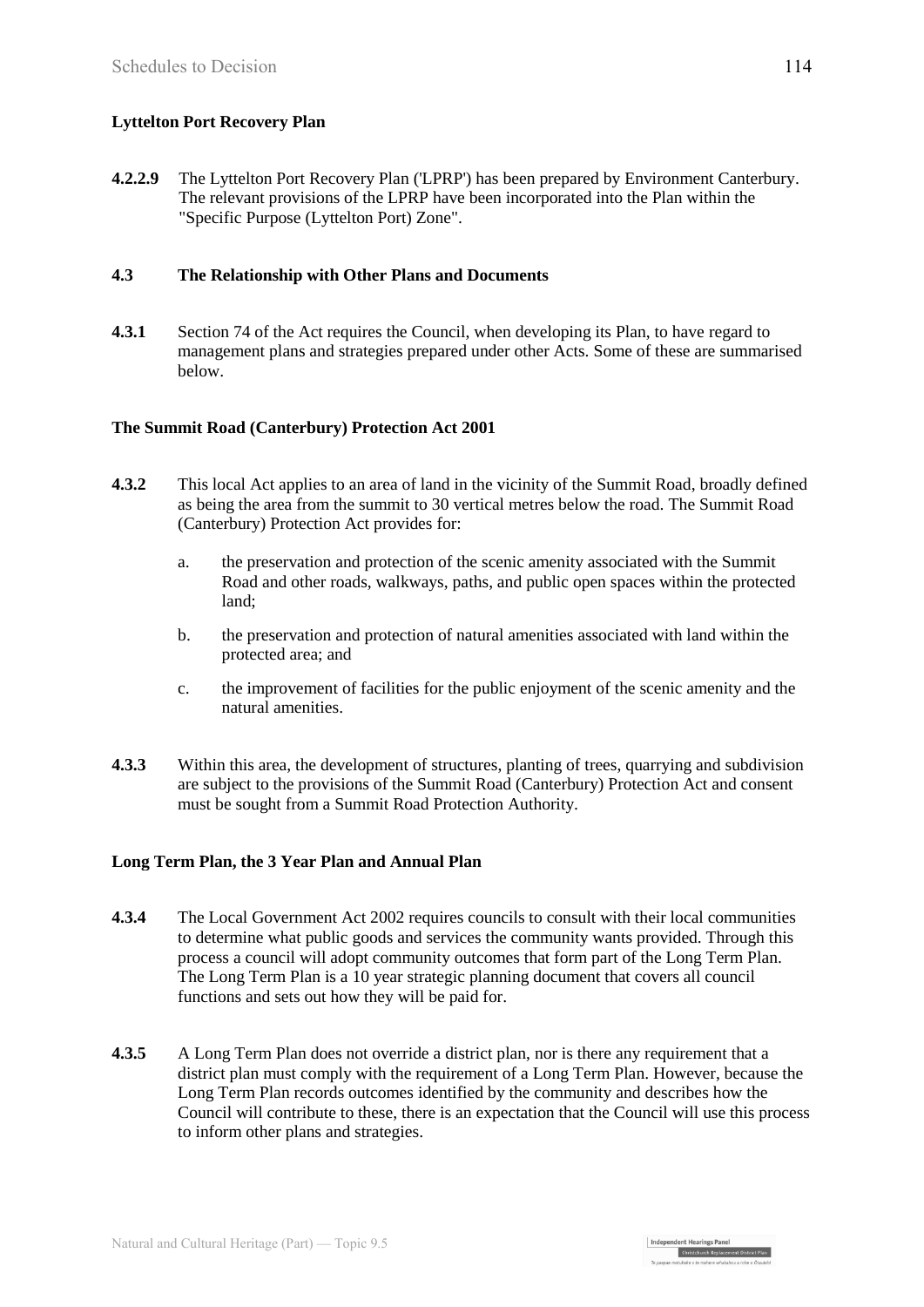- **4.3.6** In 2013 the Council and Government agreed to delay Christchurch City Council's Long Term Plan until 2015, so an earthquake recovery cost-sharing method could be worked out together. It was considered that the city needed a more appropriate planning mechanism with more immediate goals than the 10 year framework of a Long Term Plan. The Christchurch City Three Year Plan 2013-2016 was developed after consultation with the public. This plan sets out the community outcomes that the Council aims to achieve, the projects and services the Council will provide over the three financial years, how much they will cost and where the money will come from. The community outcomes describe what the Christchurch City Council aims to achieve.
- **4.3.7** The Annual Plan sets out what the Council will do over the next year, how much it will cost and where the money will come from.

#### **Christchurch Transport Strategic Plan**

**4.3.8** This non-statutory plan updates Christchurch's local transport policy, having regard to relevant statutory plans - in particular the Canterbury Regional Land Transport Strategy, the Canterbury Regional Policy Statement, the Greater Christchurch Urban Development Strategy and the Regional Public Transport Plan - placing a strong emphasis on travel choice by establishing strong networks for all transport options during the next 30 years.

#### **Council Strategies and Policies**

**4.3.9** The Council has developed a large number of strategies and policies to which regard must be had in preparing the Plan. These strategies can be viewed at: [www.ccc.govt.nz/thecouncil/policiesreportsstrategies/](http://www.ccc.govt.nz/thecouncil/policiesreportsstrategies/strategies/index.aspx)

#### **Other Strategies**

- **4.3.10** A number of regional and other strategies are relevant to, and have been considered in, the preparation of the District Plan. They include:
	- a. Greater Christchurch Urban Development Strategy 2007 which provides the long term direction for enhancing the economic, social, environmental, and cultural conditions of the greater Christchurch area.
	- b. Canterbury Regional Land Transport Strategy 2012 -2042 which sets the strategic direction for land transport within the Canterbury region over a 30 year period. It identifies the region's transport needs and the roles of all land transport modes. It identifies how planning, engineering, education, encouragement and enforcement methods are to be utilised to provide for the future land transport system of Canterbury.
	- c. Greater Christchurch Transport Statement 2012 was prepared by key government agencies and councils together with the strategic transport agencies operating within Christchurch. It provides an overarching framework to enable a consistent, integrated approach to planning, prioritising, implementing and managing the transport network and services in the greater Christchurch area.

Independent Hearings Pane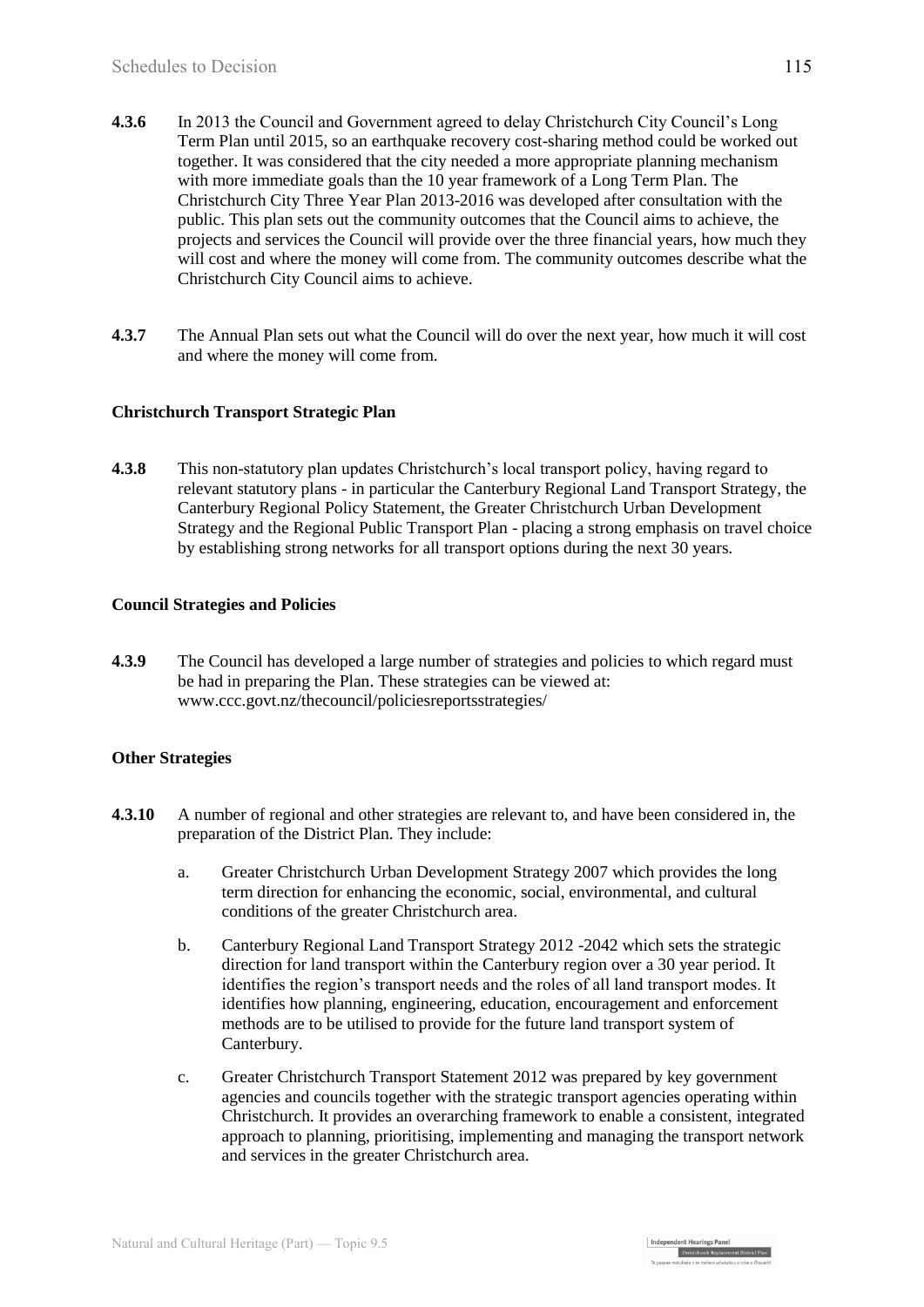## **5 The relationship between District Plans and other Resource Management Planning Documents**

District Plans form part of a group of planning and policy documents from all levels of government that together are required to achieve integrated management of natural and physical resources.

At a national level, the Resource Management Act 1991 provides for:

i. National Policy Statements which set out objectives and policies for resource management matters of national significance that are relevant to achieving the purpose of the Act. Such statements guide subsequent decision-making under the Act at the national, regional and district levels.

The preparation of a New Zealand Coastal Policy Statement by the Minister of Conservation is mandatory, but other national policy statements, which must be approved by the Minister for the Environment, are optional (for example the National Policy Statement for Freshwater Management, the National Policy Statement for Renewable Electricity Generation and the National Policy Statement on Electricity Transmission). The District Plan must give effect to National Policy Statements.

- ii. National Environmental Standards which are regulations that apply nationally to the use, development and protection of natural and physical resources and which prescribe technical standards, methods or other requirements for implementing the standards in a consistent manner. National standards generally override existing provisions in plans that have a lower standard. Conversely, if a District Plan has a standard that is stricter than a national standard then that plan standard prevails.
- At a regional level, the Act provides for:
	- i. A Regional Policy Statement required to be prepared by each regional council. These statements enable regional councils to provide broad direction and a framework for resource management within their regions. A regional policy statement must give effect to all national policy statements. The District Plan must give effect to the Canterbury Regional Policy Statement.
	- ii. Regional Plans to be prepared by a regional council. These plans focus on particular issues or areas and assist regional councils to carry out their functions under the Act. A regional council must prepare a regional coastal plan (applying below mean high water springs) but other regional plans are optional (subject to any directions in a national policy statement). Regional plans must give effect to national policy statements and regional policy statements. They must also not be inconsistent with water conservation orders and other regional plans for the region. The District Plan must not be inconsistent with regional plans.

## **6 Guide to the District Plan**

## **6.1 Content of the District Plan**

- **6.1.1** The District Plan has two primary components:
	- a. The written text which contains all of the resource management objectives, policies and rules.

| Independent Hearings Pane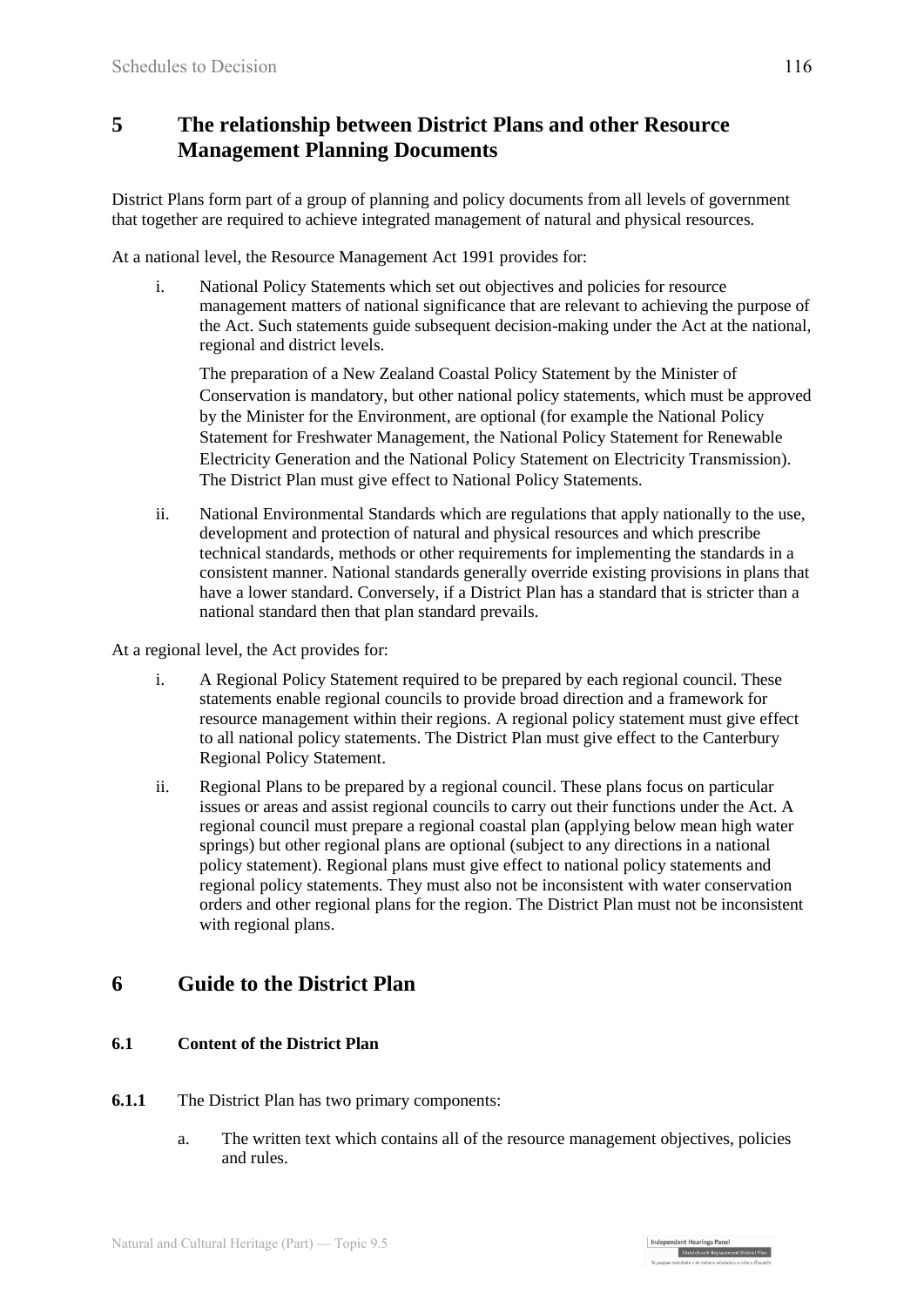- b. The planning maps which indicate in graphic form the area to which certain rules in the written text apply.
- **6.1.2** The written text should be read as a whole so that the common themes of the Plan and the relationship between the various chapters can be understood.

| 6.1.3 |  |  | The District Plan is presented in chapters. These are summarised and described below. |  |
|-------|--|--|---------------------------------------------------------------------------------------|--|
|-------|--|--|---------------------------------------------------------------------------------------|--|

| <b>Chapters</b>                                | <b>Summary</b>                                                                                                               |
|------------------------------------------------|------------------------------------------------------------------------------------------------------------------------------|
| Plan Overview Chapters 1<br>and 2              | General introduction and abbreviations and definitions.                                                                      |
| <b>Strategic Policy</b><br>Framework Chapter 3 | District-wide strategic context and direction including<br>direction on implementing activities affecting tangata<br>whenua. |
| District Wide Provisions<br>Chapters $5-12$    | Contains rules that apply across the whole district.                                                                         |
| <b>Zone Provisions Chapters</b><br>4 and 13–21 | Contains rules that apply only within the specified<br>areas shown on the planning maps.                                     |
| <b>Planning Maps</b>                           |                                                                                                                              |

#### **Plan overview chapters**

- **6.1.4** These two chapters contain material to assist Plan users to understand the Plan. The Introduction Chapter outlines the purpose of the Plan, set outs the statutory context in which it is prepared and provides guidance on how to use it.
- **6.1.5** A chapter of abbreviations and definitions of words and phrases used in the Plan is included. Definitions are critical to the interpretation of the Plan. Where deemed necessary, they help the Plan achieve the purpose of the Act by enhancing its usability and providing greater certainty to the meaning of objectives, policies and rules. Definitions apply to all rules and on a case by case basis in the objectives and policies where words or phrases warrant definition.
- **6.1.6** Defined words and phrases are shown in the plan as dashed line and can be electronically accessed from the text of the plan.

#### **Strategic policy framework chapter**

**6.1.7** This chapter sets out the strategic context for the Plan and the overarching direction for other chapters, including the strategic direction for implementing activities affecting tangata whenua across the district. They provide information on the impact of the earthquake events in 2010 and 2011, set out the long term vision for the district, describe the key resource management issues and opportunities, summarise the direction provided by Council

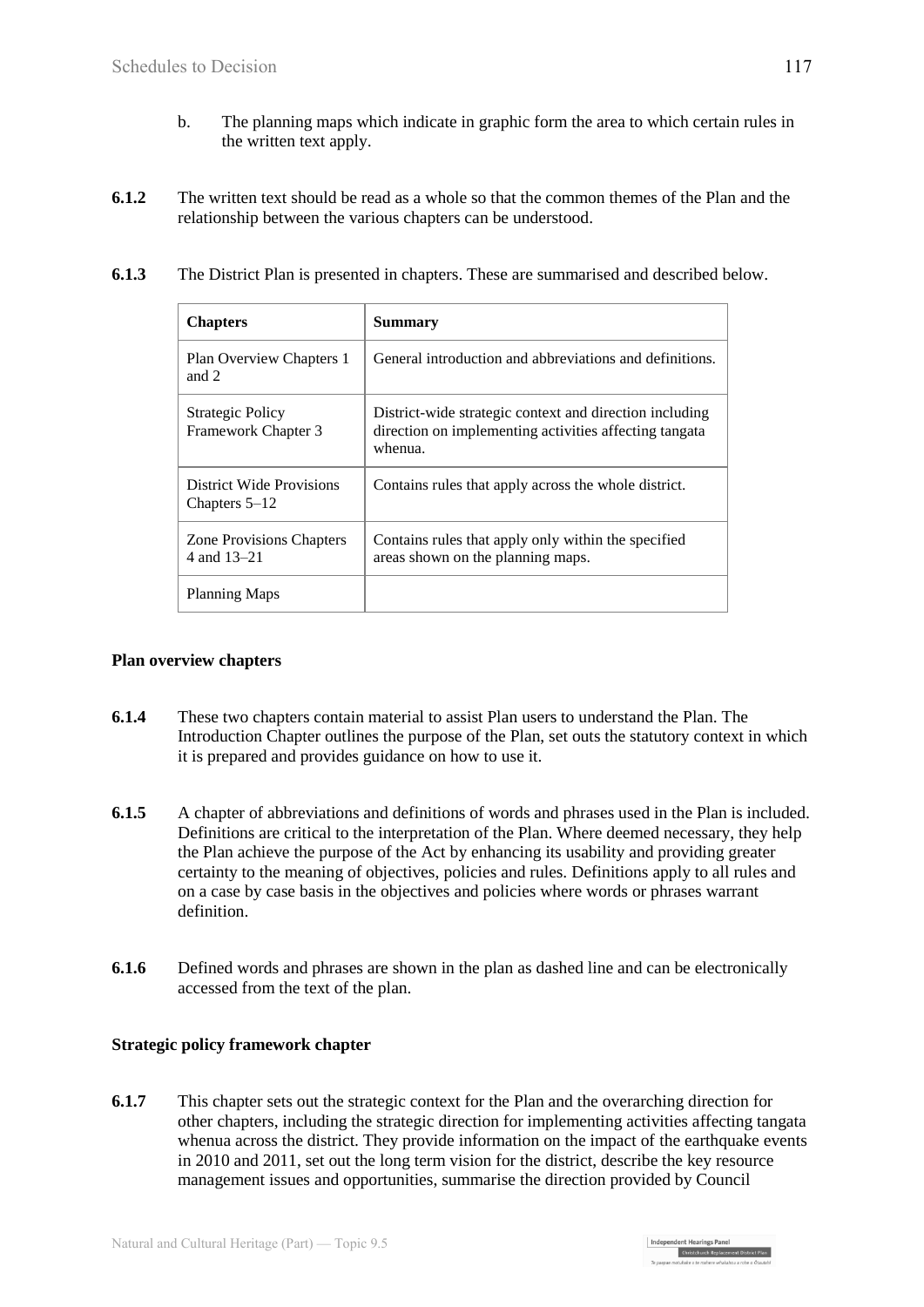strategies and other regional and national strategic documents, and set out high level objectives for the future direction of the district.

#### **District-wide provisions chapters**

**6.1.8** This part of the plan contains general rules and procedures as well as objectives, policies and rules that apply across the district. Chapters cover topics such as transport, subdivision, heritage and natural environment, utilities, noise, glare, hazardous substances, signs, financial contributions and designations.

#### **Zone provisions chapters**

**6.1.9** All land within the district is zoned. Zones are areas where common land uses and activities are anticipated. The chapters in this part of the Plan contain objectives, policies and rules relating to each of the Plan's zones.

#### **Planning maps**

**6.1.10** The planning maps of the district spatially identify the various zones in the Plan and features referred to in the text of the Plan, such as the extent of designated land; protected buildings, spaces and trees; the National Grid transmission lines and electricity distribution lines; the boundaries of airport approach slopes and noise contours; and hazard areas.

#### **6.2 Structure of the District Plan**

- **6.2.1** District plans must state the objectives for the district, the policies to implement the objectives and the rules (if any) to implement the policies. They may also contain a number of other matters.
- **6.2.2** Objectives are quite general and outcome-oriented (what the city is wanting to achieve) while policies are more specific and means oriented (how it is proposed to implement objectives). Together they establish a framework for the direction the Council intends to take in relation to its functions and responsibilities under the Act, and guide decision making when there is a departure from rules or where the Council has retained discretion in its decision making.
- **6.2.3** Rules and policies are the methods by which the Council achieves its objectives. In this Plan each chapter, other than chapters 1-3 inclusive, contains a set of rules which require consent for activities or prohibit activities. The term "activity" includes the use and subdivision of land and activities on the surface of water. Broadly speaking, activities are categorised in order of increasing actual or potential adverse effects.
- **6.2.4** The District Plan is divided spatially into various zones and these are shown on the planning maps. Zoning recognises that different areas of the district have different character, levels of amenity, resources and residents' expectations about environmental outcomes. It also

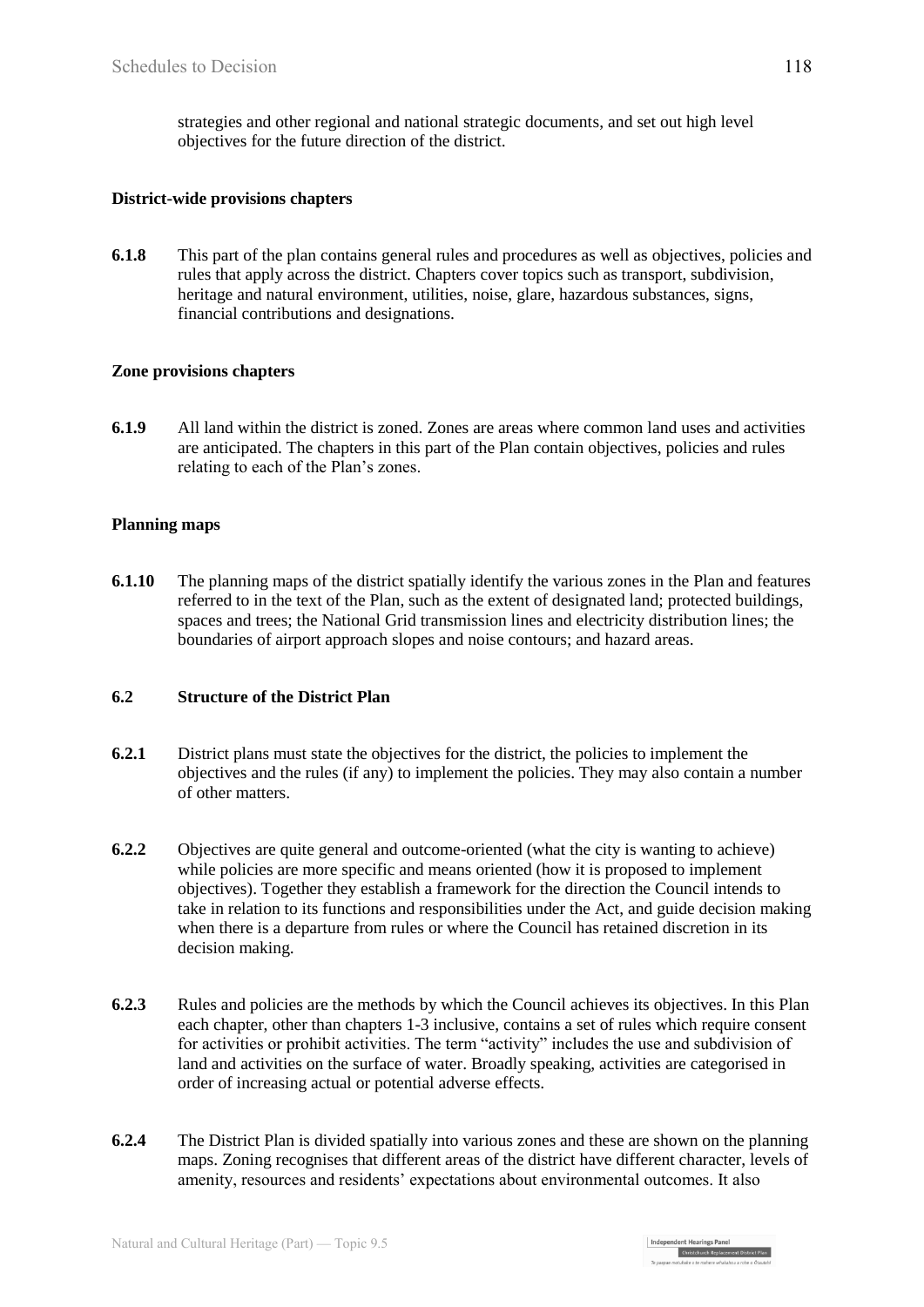provides opportunities for future development to be in keeping with the character and amenity established in each zone.

- **6.2.5** The maps display features that are referred to in the text of the Plan, such as protected buildings, sites and trees; the extent of designated areas; natural hazard areas; airport noise contours and protection areas; and transmission and transport corridors.
- **6.2.6** In the Plan activities are classified as being permitted, controlled, restricted discretionary, discretionary, non-complying or prohibited.
- **6.2.7** A description of the different activity classes used in this Plan is set out below.

| Permitted activities:                   | are allowed without the need for resource consent providing they<br>comply with the relevant site and zone standards and all general rules.                                                                                                                                                                                                                                                                                              |
|-----------------------------------------|------------------------------------------------------------------------------------------------------------------------------------------------------------------------------------------------------------------------------------------------------------------------------------------------------------------------------------------------------------------------------------------------------------------------------------------|
| Controlled activities:                  | require resource consent and are subject to standards and provisions<br>of the Plan. The Council must grant consent if standards are met. If<br>consent is granted, the Council may impose conditions.                                                                                                                                                                                                                                   |
| Restricted discretionary<br>activities: | require resource consent and are subject to standards and provisions<br>specified in the Plan. The Council will assess only the matters of non-<br>compliance and may grant or refuse consent. If granting consent<br>conditions may be imposed.                                                                                                                                                                                         |
| Discretionary activities:               | require resource consent and are subject to standards and provisions<br>specified in the Plan. The Council may grant or refuse consent to a<br>discretionary activity and may impose conditions if consent is<br>granted.                                                                                                                                                                                                                |
| Non-complying<br>activities:            | require resource consent and are those that cannot comply with a<br>standard in the Plan or which are specified as non-complying because<br>the Plan has anticipated that they would normally be inappropriate.<br>Non-complying proposals require careful justification as to why they<br>should be approved. Resource consent applications are likely to cost<br>more, take longer and have a greater chance of being refused consent. |
| Prohibited activities:                  | are those which a rule in the plan expressly prohibits. No application<br>can be made for an activity described as prohibited and resource<br>consent cannot be granted.                                                                                                                                                                                                                                                                 |

- **6.2.8** Activity tables are used in the Plan to identify activities and the specific standard/s that apply to them. For ease of use activities are grouped by activity class, e.g. permitted, controlled, restricted discretionary, discretionary, non-complying or prohibited.
- **6.2.9** Each chapter of the District Plan has been structured to follow the same layout. The layout is explained in the table below.

| Independent Hearings Pane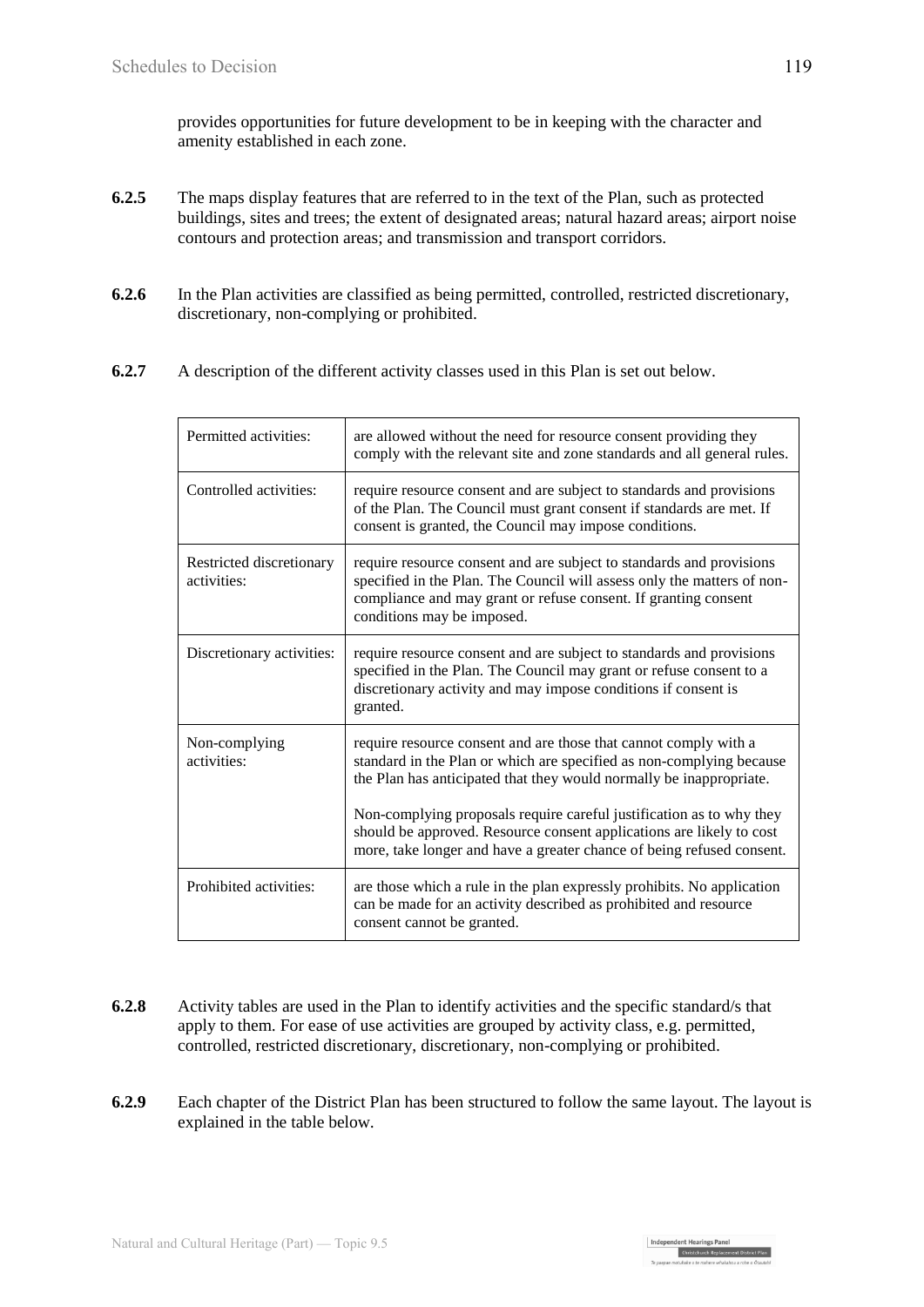| <b>Section of Chapter</b>                    | <b>Purpose</b>                                                                                                                                                        |
|----------------------------------------------|-----------------------------------------------------------------------------------------------------------------------------------------------------------------------|
| Objectives                                   | set out the environmental outcomes the Council seeks to achieve.                                                                                                      |
| Policies                                     | identify the ways the objectives will be achieved.                                                                                                                    |
| <b>Activity Status Tables</b>                | identify specific activities and the specific standards (rules) that apply<br>to them.                                                                                |
| <b>Built Form Standards</b><br><b>Tables</b> | set out for each zone the bulk and location rules that apply to each<br>activity class.                                                                               |
| Matters of Discretion                        | identify the matters that the Council will assess in considering any<br>resource consent application for activities where the Council has<br>reserved its discretion. |

#### **6.3 How to use the District Plan**

To determine if an activity is provided for by the Plan, or is provided for in a certain area, users of the Plan should take the following steps:

Step 1 - Check the zone that applies

Check the planning maps to locate the property and determine its zoning.

Step 2 - Confirm if any notation, overlay or designation applies

Use the planning maps to confirm whether the property has any special feature or designation on it.

Step 3 – Confirm the activity status

- 1. Go to the relevant chapters for the zone that the property is located in. Check for any special feature or designation that applies and for any general rules that apply. Refer to the abbreviations and definitions in Chapter 2 for assistance to interpret those rules, where linked by dashed underlined text.
- 2. Check the Activity Status Table and the Built Form Standards for the activity you wish to undertake. Every activity will be indicated as being either a permitted, controlled, restricted discretionary, discretionary, non-complying or prohibited activity. Refer to the abbreviations and definitions in Chapter 2 for assistance to interpret those rules, where linked by dashed underlined text.
- 3. Read the Activity Specific Standards and the Built Form Standards that apply to your activity.
- 4. Determine the activity class.
- 5. If your activity is permitted you can proceed without obtaining resource consent.

#### Step 4 – Apply for resource consent

1. If your activity is classified as controlled, restricted discretionary, discretionary, or non-complying you will need to apply to the Council for a resource consent.

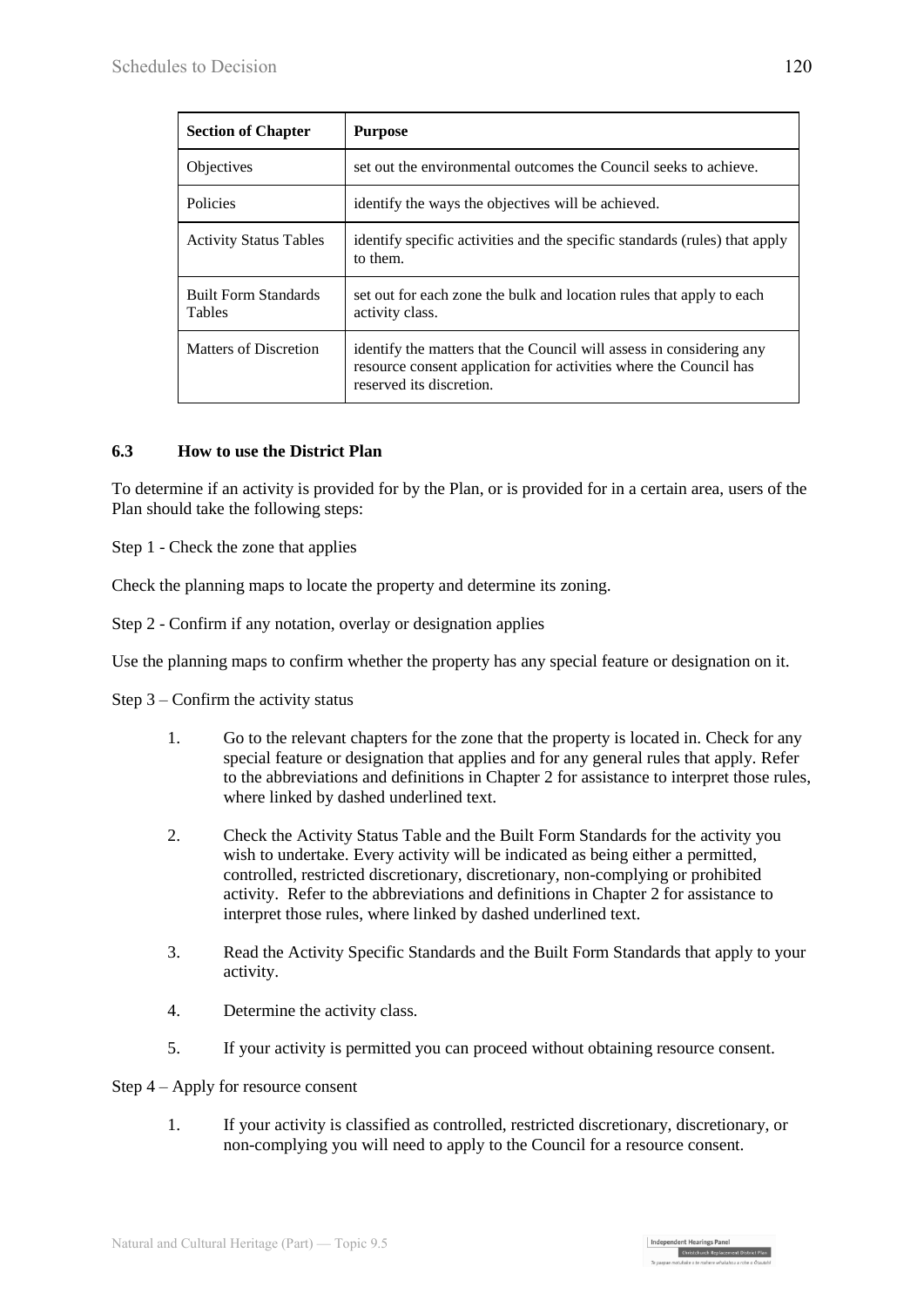- 2. If your activity is classified as restricted discretionary or discretionary the Plan provides guidance on the matters of discretion that the Council will apply in its consideration of the resource consent application. Consideration is also given to the Plan's objectives and policies.
- 3. Applications for resource consents must be made in writing to the Council. Application forms, and information brochures detailing the information that must accompany an application, are available from Council offices or online at the Council's website. Fees are payable.

Independent Hearings Panel<br>Christchurch Replacement District Plan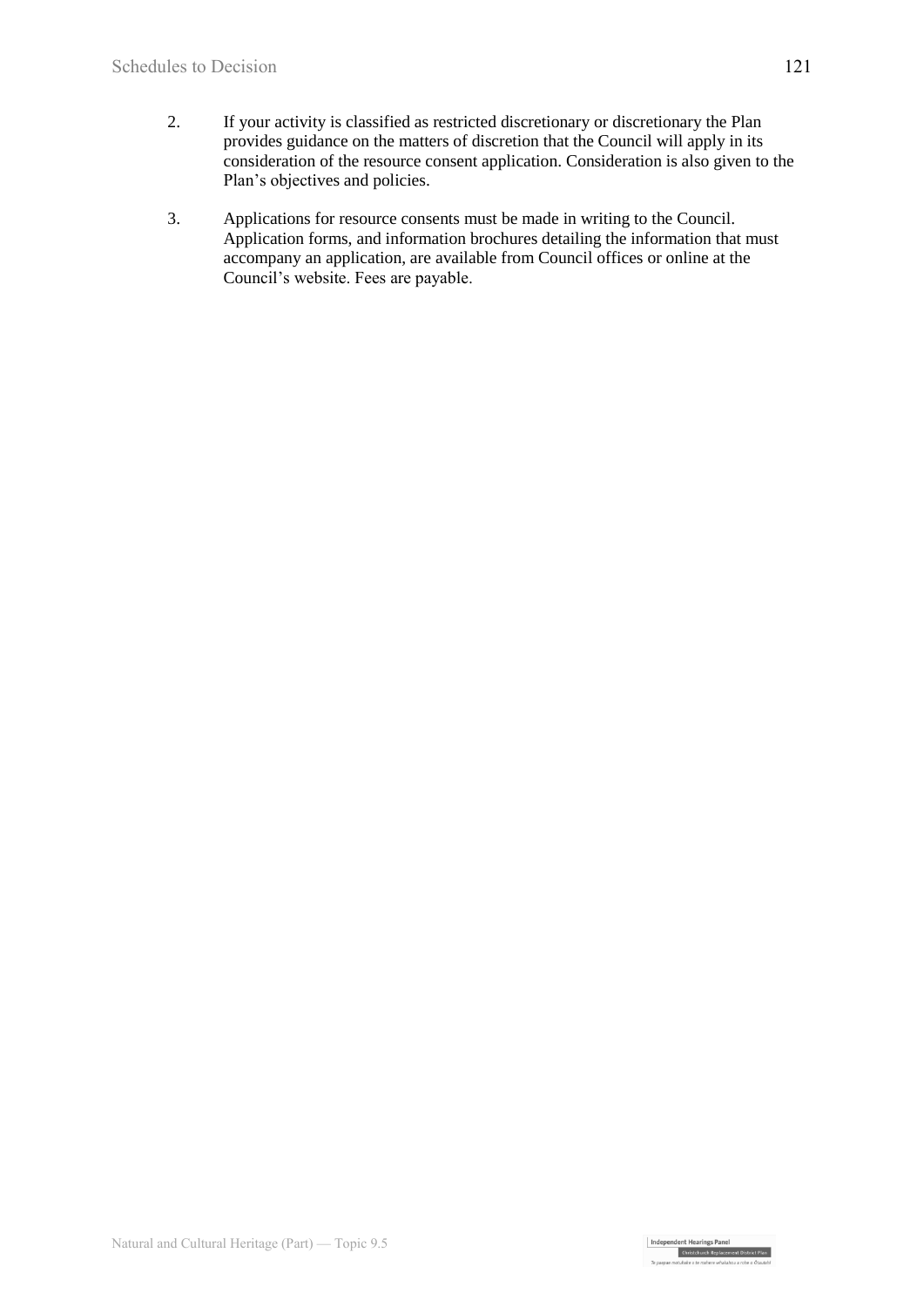## **APPENDIX 1.1**

#### **Schedule 71 Statutory Acknowledgement for Wairewa (Lake Forsyth)**

#### **Statutory area**

The statutory area to which this statutory acknowledgement applies is the lake known as Wairewa (Lake Forsyth), the location of which is shown on Allocation Plan MD 45 (SO 19839).

#### **Preamble**

Under section 206, the Crown acknowledges Te Rūnanga o Ngāi Tahu's statement of Ngāi Tahu's cultural, spiritual, historic, and traditional association to Wairewa, as set out below.

#### **Ngāi Tahu association with Wairewa**

Wairewa is one of the lakes referred to in the tradition of "Ngā Puna Wai Karikari o Rākaihautū" which tells how the principal lakes of Te Wai Pounamu were dug by the rangatira (chief) Rākaihautū. Rākaihautū was the captain of the canoe, Uruao, which brought the tribe, Waitaha, to New Zealand. Rākaihautū beached his canoe at Whakatū (Nelson). From Whakatū, Rākaihautū divided the new arrivals in two, with his son taking one party to explore the coastline southwards and Rākaihautū taking another southwards by an inland route. On his inland journey southward, Rākaihautū used his famous kō (a tool similar to a spade) to dig the principal lakes of Te Wai Pounamu, including Wairewa.

There are place names connected with Wairewa which evoke earlier histories. One example is the mountain which Wairewa lies in the lee of, "Te Upoko o Tahu Mataa". This name refers to the Ngāi Tahu ancestor Tahu Mataa who lived and fought in Hawkes Bay. Like many other lakes, Wairewa was occupied by a taniwha called Tū Te Rakiwhānoa, whose origins stem back to the creation traditions.

For Ngāi Tahu, traditions such as this represent the links between the cosmological world of the gods and present generations, these histories reinforce tribal identity and solidarity, and continuity between generations, and document the events which shaped the environment of Te Wai Pounamu and Ngāi Tahu as an iwi.

The local hapū of this region is Ngāti Irakehu. Irakehu was the descendant of Mako, the Ngāi Tuhaitara chief who took Banks Peninsula with his cohort, Moki. Tradition has it that both Moki and Mako are buried near Wairewa. Poutaiki and Ōtūngākau are two principal urupā associated with Wairewa. Urupā are the resting places of Ngāi Tahu tūpuna and, as such, are the focus for whānau traditions. These are places holding the memories, traditions, victories and defeats of Ngāi Tahu tūpuna, and are frequently protected by secret locations.

Wairewa has been used by the descendants of Rākaihautū ever since it was formed. It is famous for the tuna (eels) that it holds and which migrate out to the sea in the autumn months. Ngāi Tahu gather here annually to take the tuna.

The tūpuna had considerable knowledge of whakapapa, traditional trails and tauranga waka, places for gathering kai and other taonga, ways in which to use the resources of the lake, the relationship of people with the lake and their dependence on it, and tikanga for the proper and sustainable utilisation of resources. All of these values remain important to Ngāi Tahu today.

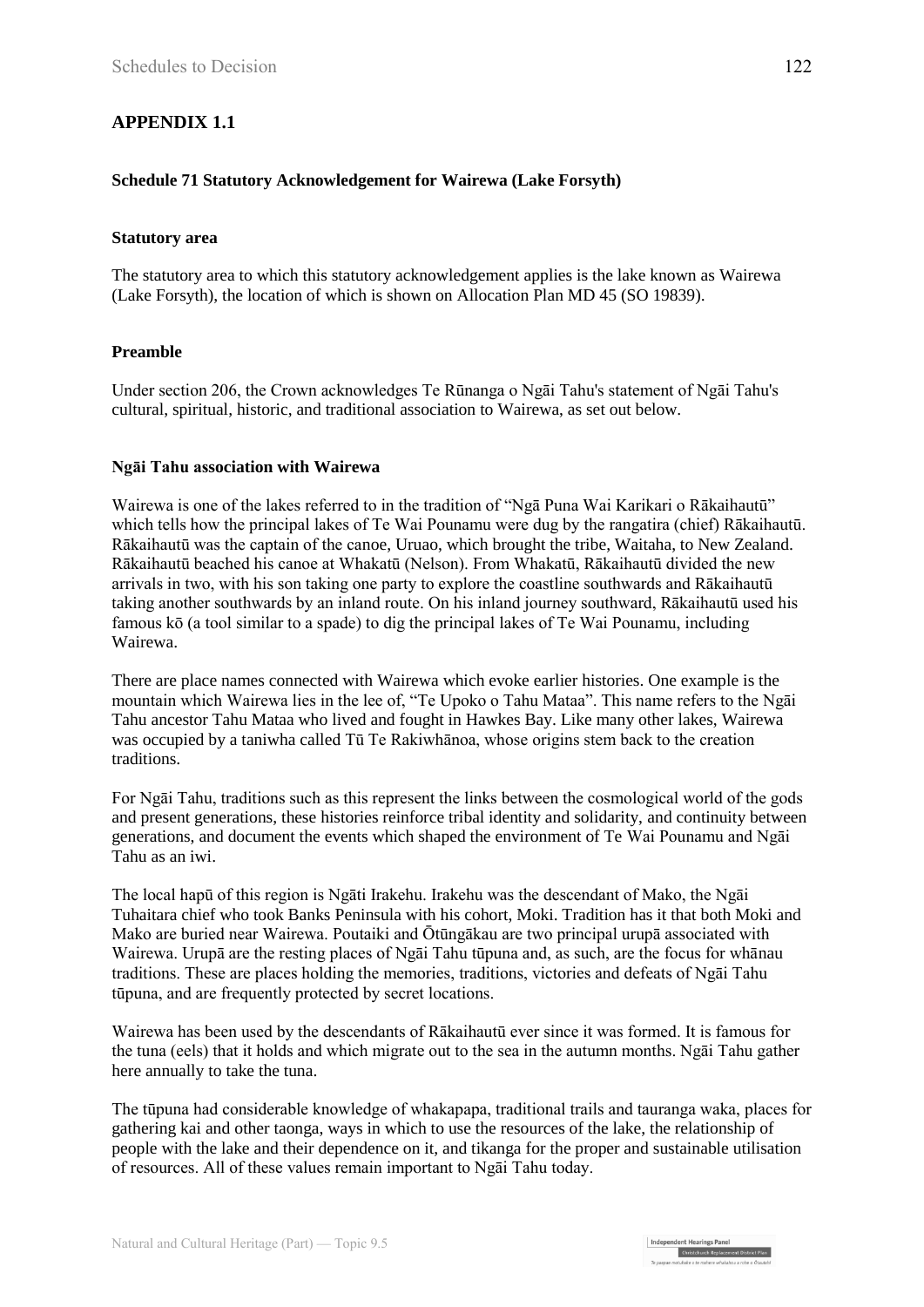The mauri of Wairewa represents the essence that binds the physical and spiritual elements of all things together, generating and upholding all life. All elements of the natural environment possess a life force, and all forms of life are related. Mauri is a critical element of the spiritual relationship of Ngāi Tahu Whānui with the lake.

#### **Purposes of statutory acknowledgement**

Pursuant to section 215, and without limiting the rest of this schedule, the only purposes of this statutory acknowledgement are —

- a. to require that consent authorities forward summaries of resource consent applications to Te Rūnanga o Ngāi Tahu as required by regulations made pursuant to section 207 (clause 12.2.3 of the deed of settlement); and
- b. to require that consent authorities, the Historic Places Trust, or the Environment Court, as the case may be, have regard to this statutory acknowledgement in relation to Wairewa, as provided in sections 208 to 210 (clause 12.2.4 of the deed of settlement); and
- c. to empower the Minister responsible for management of Wairewa or the Commissioner of Crown Lands, as the case may be, to enter into a Deed of Recognition as provided in section 212 (clause 12.2.6 of the deed of settlement); and
- d. to enable Te Rūnanga o Ngāi Tahu and any member of Ngāi Tahu Whānui to cite this statutory acknowledgement as evidence of the association of Ngāi Tahu to Wairewa as provided in section 211 (clause 12.2.5 of the deed of settlement).

#### **Limitations on effect of statutory acknowledgement**

Except as expressly provided in sections 208 to 211, 213, and 215, —

- a. this statutory acknowledgement does not affect, and is not to be taken into account in, the exercise of any power, duty, or function by any person or entity under any statute, regulation, or bylaw; and
- b. without limiting paragraph a., no person or entity, in considering any matter or making any decision or recommendation under any statute, regulation, or bylaw, may give any greater or lesser weight to Ngāi Tahu's association to Wairewa (as described in this statutory acknowledgement) than that person or entity would give under the relevant statute, regulation, or bylaw, if this statutory acknowledgement did not exist in respect of Wairewa.

Except as expressly provided in this Act, this statutory acknowledgement does not affect the lawful rights or interests of any person who is not a party to the deed of settlement.

Except as expressly provided in this Act, this statutory acknowledgement does not, of itself, have the effect of granting, creating, or providing evidence of any estate or interest in, or any rights of any kind whatsoever relating to, Wairewa.

## **APPENDIX 1.2**

Schedule 71 Statutory Acknowledgement for Te Tai o Mahaanui (Selwyn-Banks Peninsula Coastal Marine Area)

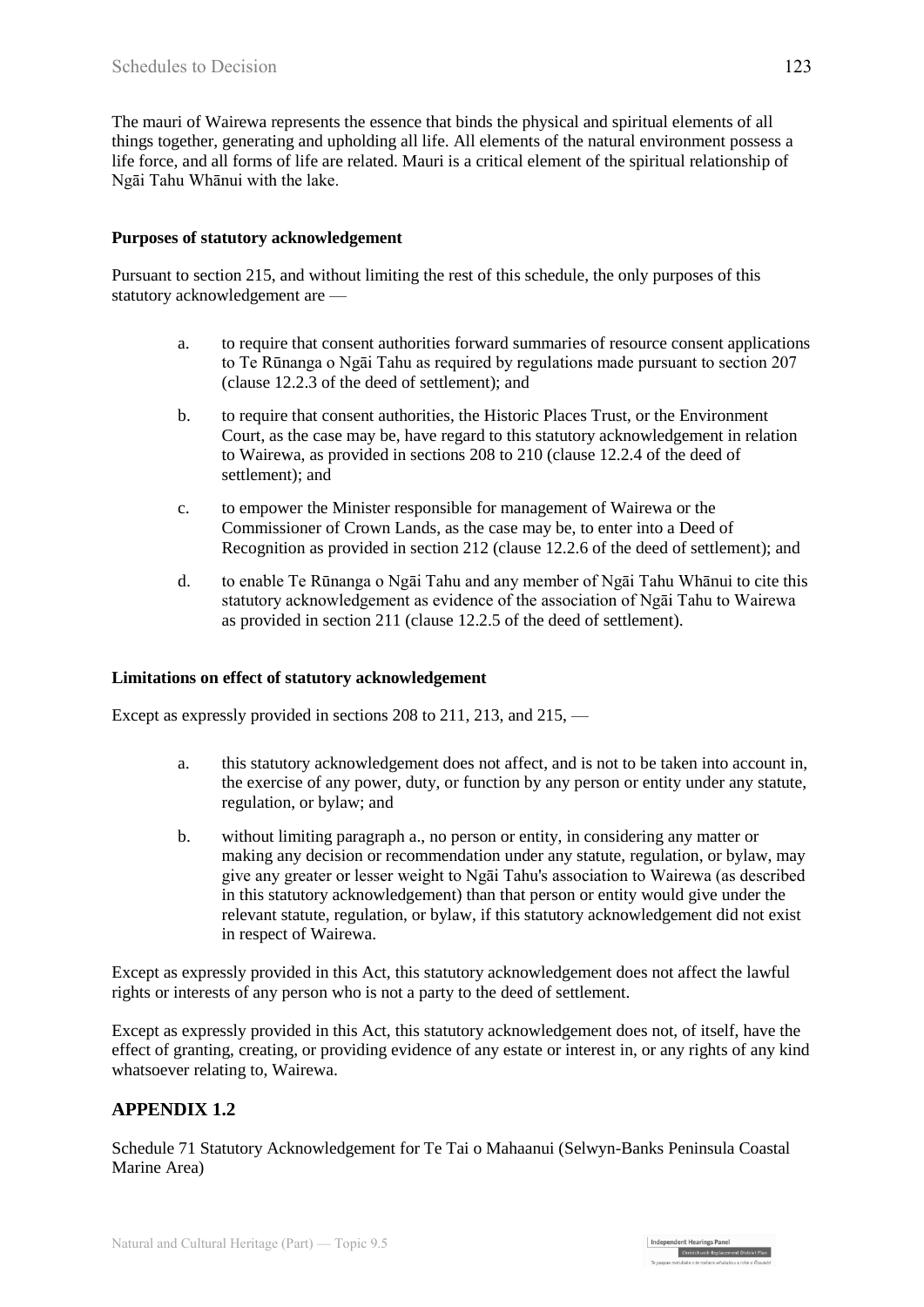#### **Statutory area**

The statutory area to which this statutory acknowledgement applies is Te Tai o Mahaanui (Selwyn – Banks Peninsula Coastal Marine Area), the Coastal Marine Area of the Selwyn – Banks Peninsula constituency of the Canterbury region, as shown on SO Plan 19407, Canterbury Land District as shown on Allocation Plan NT 505 (SO 19901).

### **Preamble**

Under [section 313,](http://www.legislation.govt.nz/act/public/1998/0097/latest/link.aspx?id=DLM430232#DLM430232) the Crown acknowledges Te Rūnanga o Ngāi Tahu's statement of Ngāi Tahu's cultural, spiritual, historic, and traditional association to Te Tai o Mahaanui as set out below.

#### **Ngāi Tahu association with Te Tai o Mahaanui**

The formation of the coastline of Te Wai Pounamu relates to the tradition of Te Waka o Aoraki, which foundered on a submerged reef, leaving its occupants, Aoraki and his brothers, to turn to stone. They are manifested now in the highest peaks in the Kā Tiritiri o Te Moana (the Southern Alps). The bays, inlets, estuaries and fiords which stud the coast are all the creations of Tū Te Rakiwhānoa, who took on the job of making the island suitable for human habitation.

The naming of various features along the coastline reflects the succession of explorers and iwi (tribes) who travelled around the coastline at various times. The first of these was Māui, who fished up the North Island, and is said to have circumnavigated Te Wai Pounamu. In some accounts the island is called Te Waka a Māui in recognition of his discovery of the new lands, with Rakiura (Stewart Island) being Te Puka a Māui (Māui's anchor stone). A number of coastal place names are attributed to Māui, particularly on the southern coast.

There are a number of traditions relating to Te Tai o Mahaanui. One of the most famous bays on the Peninsula is Akaroa, the name being a southern variation of the word "Whangaroa". The name refers to the size of the harbour. As with all other places in the South Island, Akaroa placenames recall the histories and traditions of the three tribes which now make up Ngāi Tahu Whānui: Waitaha, Ngāti Mamoe and Ngāi Tahu.

Waitaha traditions tell that after Rākaihautū had dug the southern lakes with his kō (a tool similar to a spade)—Tūwhakarōria—he and his son, Rokohouia, returned to Canterbury with their people. On the return, Rākaihautū buried his kō (a tool similar to a spade) on a hill overlooking the Akaroa harbour. That hill was called Tuhiraki (Bossu). Rākaihautū remained in this region for the rest of his life.

For Ngāi Tahu, traditions such as these represent the links between the cosmological world of the gods and present generations. These histories reinforce tribal identity and solidarity, and continuity between generations, and document the events which shaped the environment of Te Wai Pounamu and Ngāi Tahu as an iwi.

Because of its attractiveness as a place to establish permanent settlements, including pā (fortified settlements), the coastal area was visited and occupied by Waitaha, Ngāti Mamoe and Ngāi Tahu in succession, who through conflict and alliance, have merged in the whakapapa (genealogy) of Ngāi Tahu Whānui. Battle sites, urupā and landscape features bearing the names of tūpuna (ancestors) record this history. Prominent headlands, in particular, were favoured for their defensive qualities and became the headquarters for a succession of rangatira and their followers.

Ngāi Tahu connections to Akaroa came after the settling of Kaiapoi Pā in North Canterbury. Akaroa harbour was soon allocated to a number of chiefs by Tūrākautahi of Kaiapoi. One chief, Te Ruahikihiki, settled at Whakamoa near the Akaroa Heads at the south east end of the harbour. Te

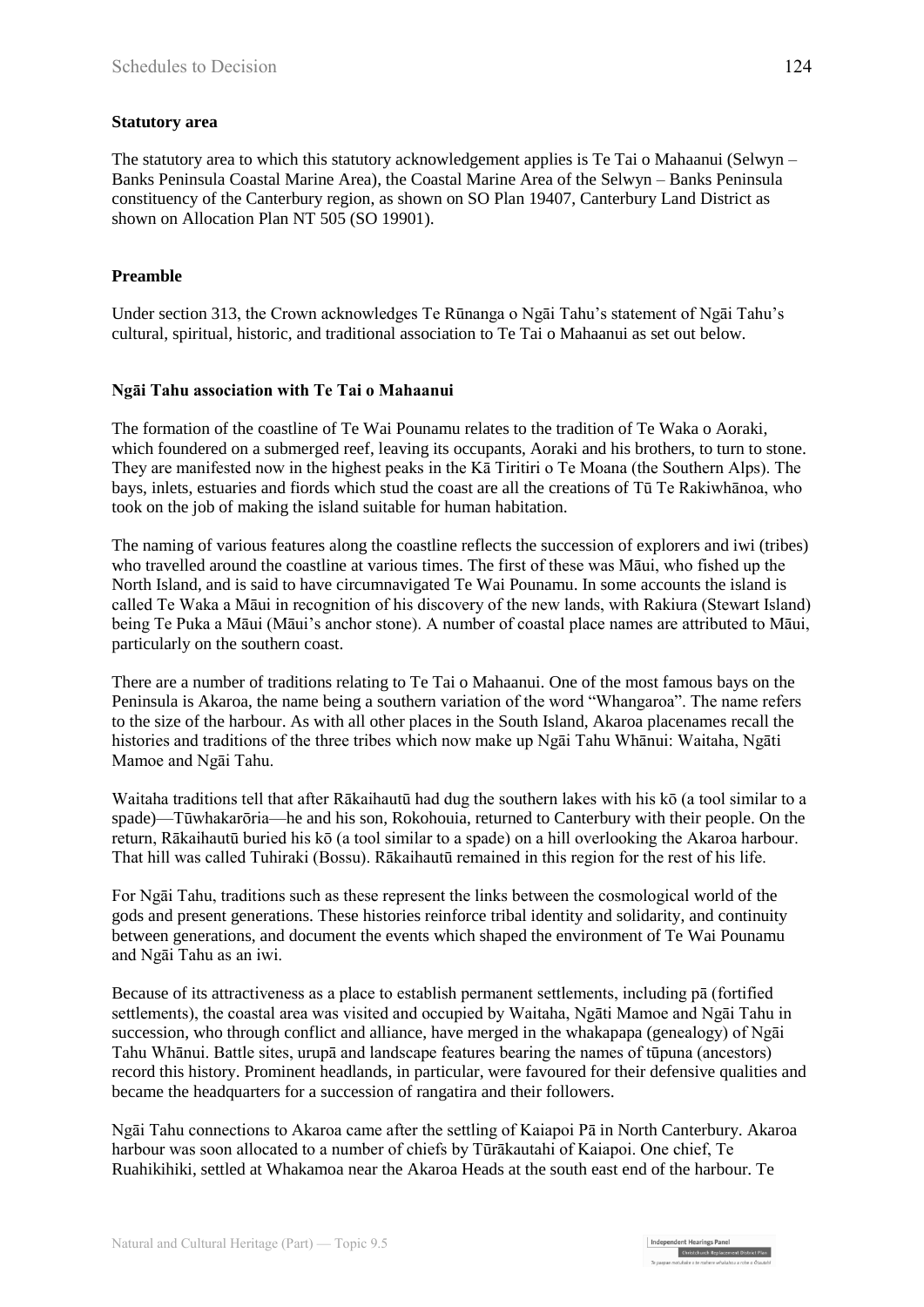Ruahikihiki fell in love with the elder sister of his wife, Hikaiti. As it was customary at that time for chiefs to have several wives, Te Ruahikihiki took the elder sister, Te Ao Taurewa, as his wife.

Hikaiti fell into a deep depression and resolved to kill herself. She arose early in the morning, combed her hair and wrapped her cloak tightly around herself. She went to the edge of the cliff where she wept and greeted the land and the people of her tribe. With her acknowledgements made, she cast herself over the cliff where she was killed on the rocks. The body remained inside the cloak she had wrapped around herself. This place became known as Te Tarere a Hikaiti (the place where Hikaiti leapt). After a long period of lamentation, Te Ruahikihiki and his people moved to the south end of Banks Peninsula to Te Waihora (Lake Ellesmere).

Another one of the senior chiefs within the Akaroa harbour was Te Ake whose hapū was Ngāi Tuhaitara. Ōtokotoko was claimed by Te Ake when he staked his tokotoko (staff) at that end of the bay. Te Ake's daughter, Hine Ao, is now represented as a taniwha that dwells with another taniwha, Te Rangiorahina, in a rua (hole) off Opukutahi Reserve in the Akaroa Harbour. Hine Ao now carries the name Te Waahine Marukore. These taniwha act as (kaitiaki) guardians for local fishermen.

The results of the struggles, alliances and marriages arising out of these migrations were the eventual emergence of a stable, organised and united series of hapū located at permanent or semi-permanent settlements along the coast, with an intricate network of mahinga kai (food gathering) rights and networks that relied to a large extent on coastal resources.

The whole of the coastal area offered a bounty of mahinga kai, including a range of kaimoana (sea food); sea fishing; eeling and harvest of other freshwater fish in lagoons and rivers; marine mammals providing whale meat and seal pups; waterfowl, sea bird egg gathering and forest birds; and a variety of plant resources, including harakeke (flax), fern and tī root.

The coast was also a major highway and trade route, particularly in areas where travel by land was difficult. Travel by sea between settlements and hapū was common, with a variety of different forms of waka, including the southern waka hunua (double-hulled canoe) and, post-contact, whale boats plying the waters continuously. Hence tauranga waka occur up and down the coast in their hundreds and wherever a tauranga waka is located there is also likely to be a nohoanga (settlement), fishing ground, kaimoana resource, rimurapa (bull kelp) with the sea trail linked to a land trail or mahinga kai resource. The tūpuna had a huge knowledge of the coastal environment and weather patterns, passed from generation to generation. This knowledge continues to be held by whānau and hapū and is regarded as a taonga. The traditional mobile lifestyle of the people led to their dependence on the resources of the coast.

Numerous urupā are being exposed or eroded at various times along much of the coast. Water burial sites on the coast, known as waiwhakaheketūpāpaku, are also spiritually important and linked with important sites on the land. Places where kaitāngata (the eating of those defeated in battle) occurred are also wāhi tapu. Urupā are the resting places of Ngāi Tahu tūpuna and, as such, are the focus for whānau traditions. These are places holding the memories, traditions, victories and defeats of Ngāi Tahu tūpuna, and are frequently protected in secret locations.

The mauri of the coastal area represents the essence that binds the physical and spiritual elements of all things together, generating and upholding all life. All elements of the natural environment possess a life force, and all forms of life are related. Mauri is a critical element of the spiritual relationship of Ngāi Tahu Whānui with the coastal area.

Purposes of statutory acknowledgement

Pursuant to [section 215](http://www.legislation.govt.nz/act/public/1998/0097/latest/link.aspx?id=DLM430054#DLM430054) and without limiting the rest of this schedule, the only purposes of this statutory acknowledgement are—

| Independent Hearings Pane